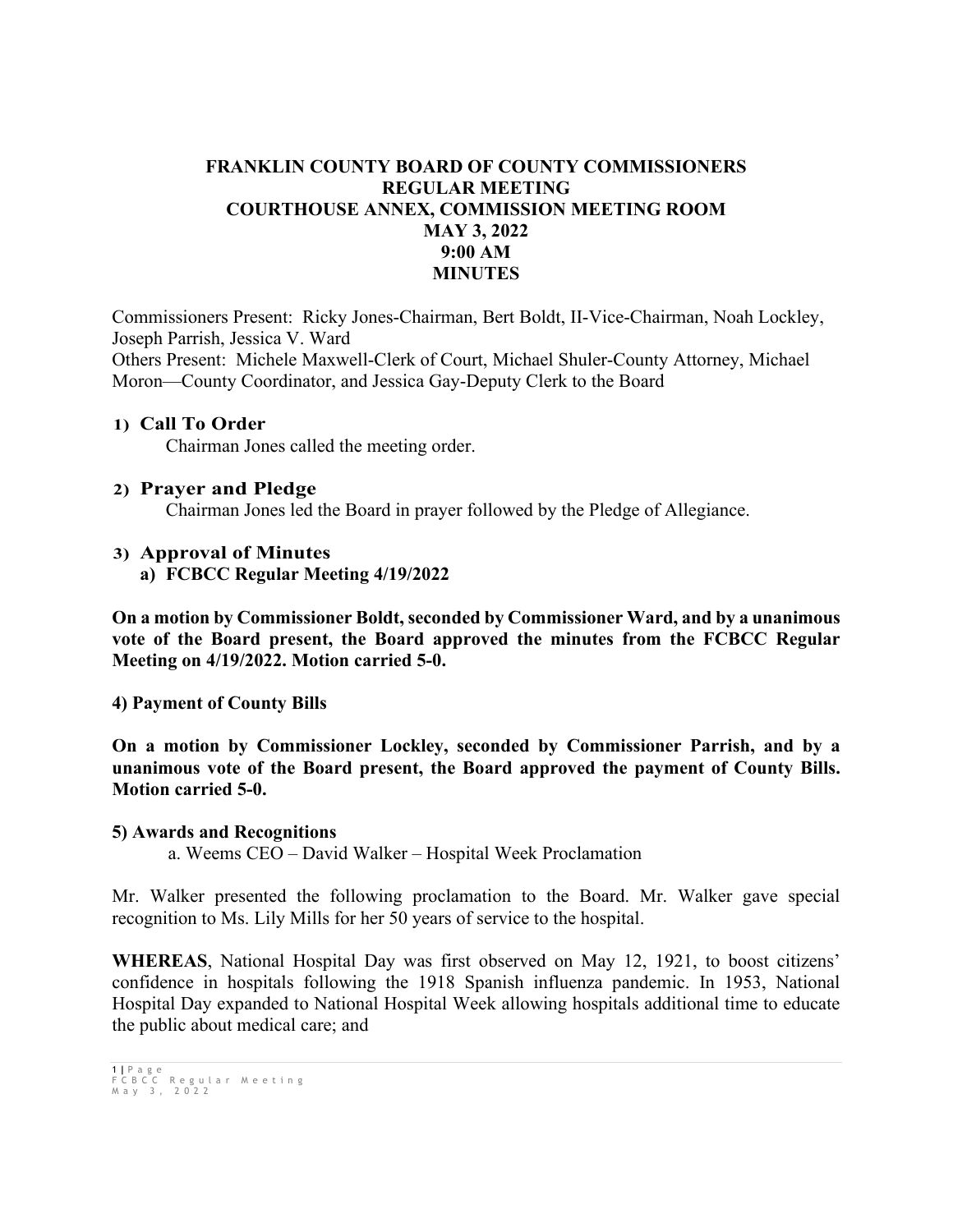**WHEREAS** George E. Weems Memorial Hospital was built in 1959, allowing the hospital and its employees to serve Franklin County for over 63 years; and

**WHEREAS** those who serve in the Weems organization have a mission to improve the health status of the residents and visitors of Franklin County by providing quality, compassionate, costeffective, and convenient healthcare through community leadership and in collaboration with other healthcare organizations which serve our communities; and

**WHEREAS** National Hospital Week is May 8-14, 2022, and this year's official theme is



**WHEREAS** National Hospital Week is an opportunity to recognize employees working within the entire George E Weems Hospital organization, which includes, the Hospital, Weems Medical Centers, and Franklin County EMS; and

**WHEREAS** the COVID-19 pandemic showed the tireless dedication and selflessness of those employees working within all healthcare fields, and truly earned them the title of "essential workers"; and

**NOW THEREFORE** we, the Franklin County, Florida Board of County Commissioners do hereby proclaim May 8-14, 2022, National Hospital Week, encouraging each resident of and visitor to Franklin County, to express their gratitude and support to the employees for their selfless service to our community during these ever-changing times.

**On a motion by Commissioner Parrish, seconded by Commissioner Lockley, and by a unanimous vote of the Board present, the Board ratified the Hospital Week Proclamation. Motion carried 5-0.** 

## **6) Public Comments**

Mr. Gordon Hunter spoke on behalf of the Friends of the Apalachicola Regional Airport. He submitted six proposals to the Board for various things.

Mr. Chris Crosby spoke regarding the Lanark fire department. He provided the Board with a copy of the county's ordinance on fire departments and urged them to step in to fix the issue.

Ms. Debi Jordan spoke regarding the St. James fire department. She wanted to make the Board aware of an incident where someone tried to put a trespass on her for the fire department property.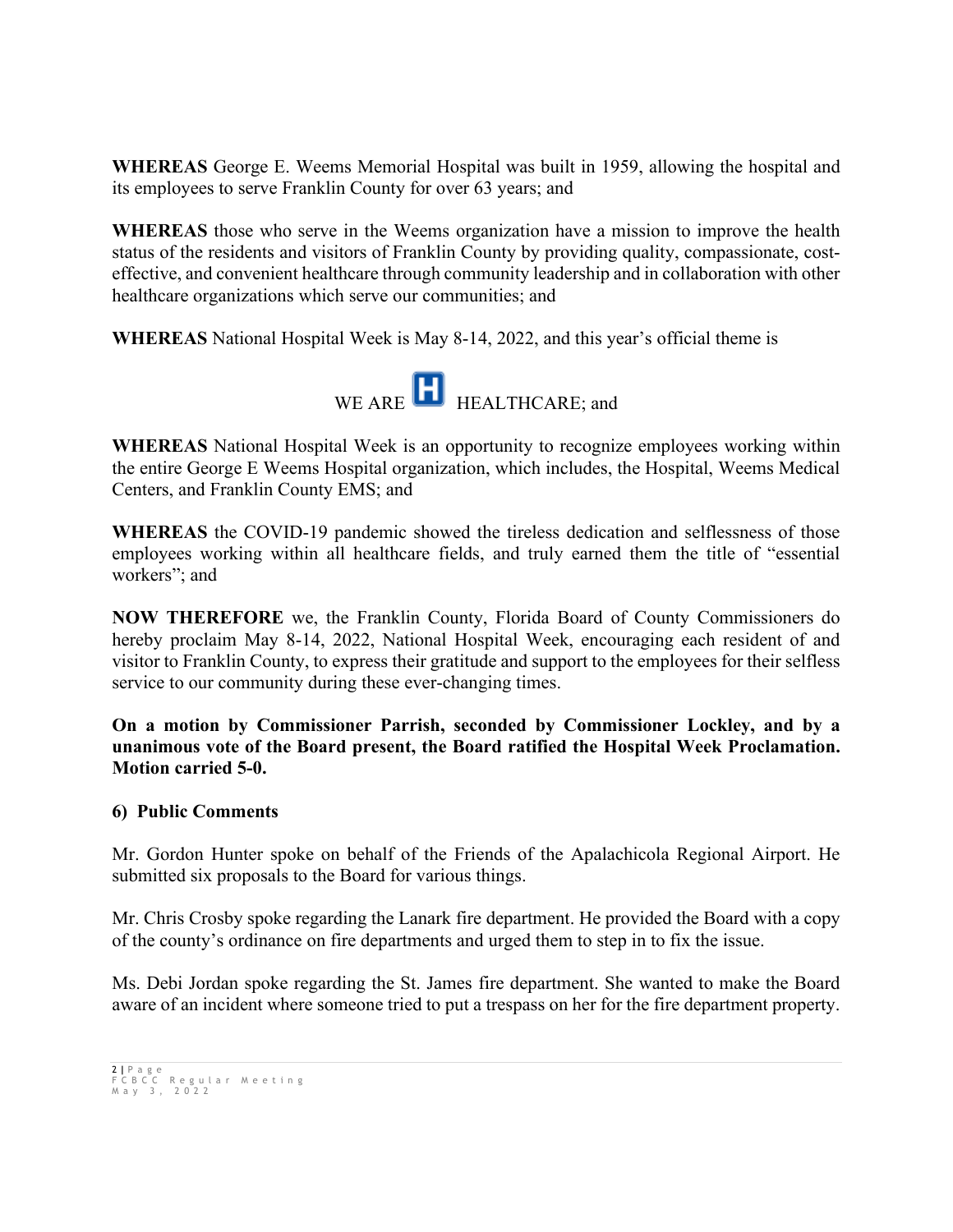## **Constitutional Officers**

## **7) Superintendent of Schools – Mr. Steve Lanier – ½ Cent Sales Tax**

Superintendent Lanier presented the Board with a request to approve the resolution allowing them to place the referendum question concerning whether the school board of Franklin County, Florida should be authorized to levy a discretionary sales surtax of one-half percent (0.5%) pursuant to Section 212.055(6), Florida Statutes, known as the "School Capital Outlay Surtax" for a twenty (20) year period; and providing an effective date. He noted that they plan to hold a series of town hall meetings to get input from the public.

Franklin County, Florida Surtax Referendum for School Capital Outlay Projects (Half-Cent Sales Tax Justification)

The Franklin County Florida Surtax Referendum for School Capital Outlay Projects will generate an estimated additional \$1.3 million annually for the Franklin County School District, or \$26 million in a 20-year period. Currently, there are 25 School Districts in Florida that have a half-cent sales tax. Local districts are Bay, Leon, Calhoun, Jackson, and Washington. Wakulla is attempting to get it on their ballot for November 2022. Residents, tourists, and people passing through the county help pay with a sales tax, including the thousands of tourists who visit our county each year. That way, the burden doesn't fall solely on homeowners or residents of Franklin County. The main goal of this request to approve a half-cent sales tax is to upgrade schools through repairs and modernization, to keep schools safe and continue to promote a conducive learning environment, to improve technology, and to replace existing or build new classrooms and share with charter schools for their allowable uses. With the half-cent sales tax, the school district can raise a significant amount of money in a short period of time, meaning we could pay for projects and improvements as we go.

The half-cent sales tax can only be used for capital projects including facilities maintenance, renovations, and construction, new school buses, and security and technology improvements such as:

- New Construction
- Classrooms such as prekindergarten and alternative
- Transportation Facility
- **•** School and Campus Improvements and Renovations
- HVAC upgrades and replacements
- Automated lighting control upgrades
- Lighting conversion and improvements
- Paving of parking lots (football field, welding building) and pavement repairs for improved parking and traffic circulation
- Addition and upgrades to outdoor physical education areas and playgrounds
- Playground Equipment
- Replacement/New Athletic fields and Track resurfacing
- Lighting replacement and upgrades

<sup>3</sup> **|** Page FCBCC Regular Meeting May 3 , 2022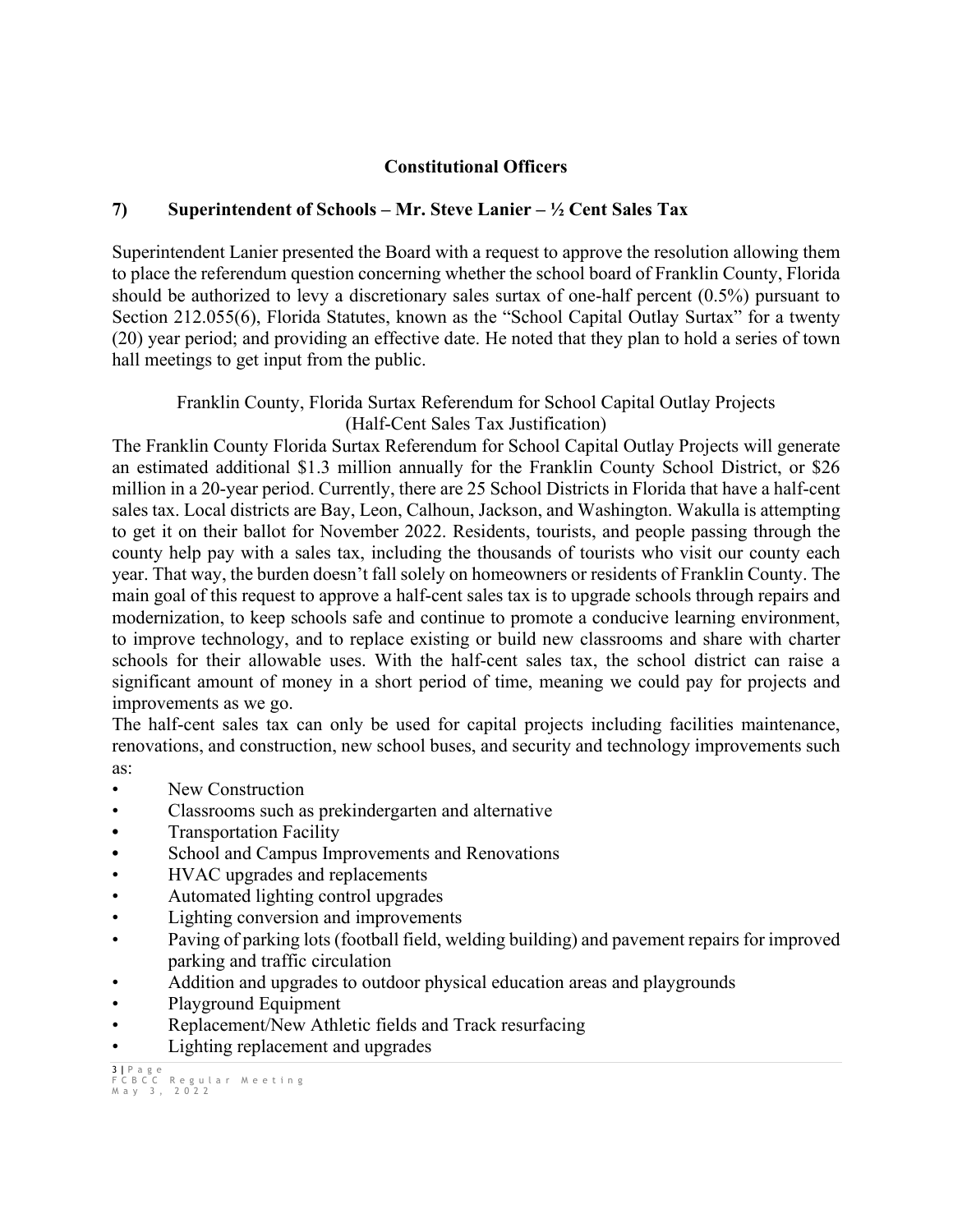- Roof repairs and maintenance
- Maintenance facilities upgrades
- New school bus fleet
- School Safety and Security Enhancements
- Upgraded fire alarms and intrusion alarms
- Cameras and video surveillance
- Automated door lock systems
- Upgraded doors and windows
- School Visitor Check in Management Systems
- Upgraded security and data communication systems
- Technology to create and maintain future-ready schools.
- Wireless communication
- Upgraded Classroom and School Technology and project-based enhancements for flexible learning environments
- Future e-learning programs such as eSports
- Classroom Teaching Panels
- Student Window devices and Chromebooks
- Teacher laptops
- Student technology lap computers
- Staff desktops, laptops, and monitors
- Conference and Boardrooms audio/visuals
- Network infrastructure
- Switches and firewall licenses
- Network security
- Off-site backups
- Phone System
- Maintain and upgrade student devices
- New school bus fleet
- Apalachicola Bay Charter School upgrades and improvements

**A RESOLUTION OF THE BOARD OF COUNTY COMMISSIONERS OF FRANKLIN COUNTY, FLORIDA PLACING ON THE NOVEMBER 8, 2022, GENERAL ELECTION BALLOT THE REFERENDUM QUESTION CONCERNING WHETHER THE SCHOOL BOARD OF FRANKLIN COUNTY, FLORIDA SHOULD BE AUTHORIZED TO LEVY A DISCRETIONARY SALES SURTAX OF ONE-HALF PERCENT (0.5%) PURSUANT TO SECTION 212.055(6), FLORIDA STATUTES, KNOWN AS THE "SCHOOL CAPITAL OUTLAY SURTAX" FOR A TWENTY (20) YEAR PERIOD; AND PROVIDING AN EFFECTIVE DATE.**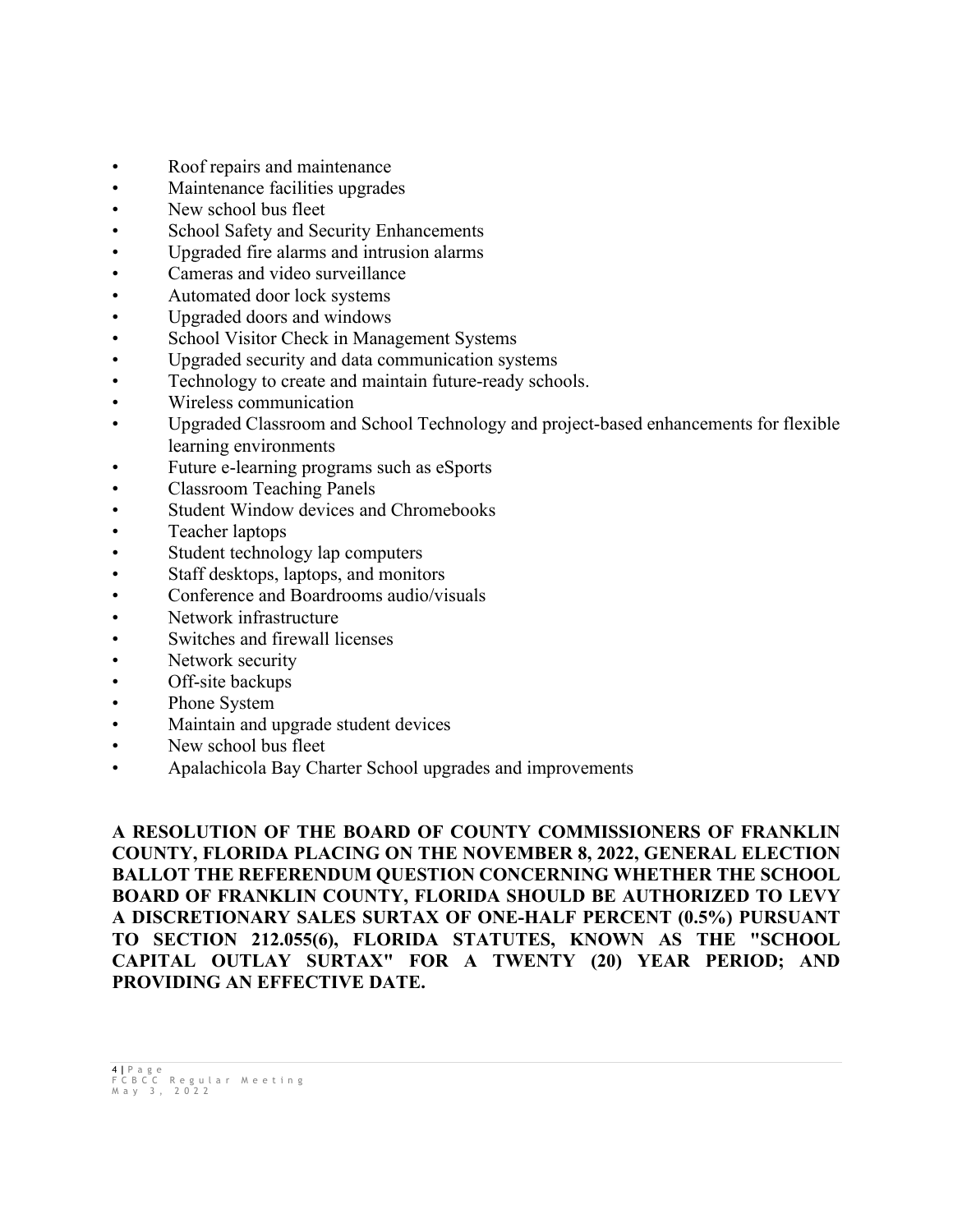**WHEREAS,** Section 212.055(6), Florida Statutes, authorizes the school board in each county to levy, by resolution to take effect upon approval by a majority vote of the electors of the county voting in a referendum, a discretionary sales surtax at a rate not to exceed one-half percent (0.5%) known as the "School Capital Outlay Surtax;" and

**WHEREAS,** pursuant to Section 212.055(6), Florida Statutes, on April 28, 2022, The School Board of Franklin County, Florida (the "School Board") adopted a resolution (the "Referendum Resolution") to levy a discretionary sales surtax of one-half percent (0.5%) for a twenty (20) year period, commencing January 1, 2023; and

**WHEREAS,** Section 212.055(6)(b), Florida Statutes, requires the Board of County Commissioners of Franklin County, Florida (the "County Commission"), as the governing body of Franklin County, Florida (the "County"), place the School Board's referendum question on the ballot; and

**WHEREAS,** the School Board has presented the Referendum Resolution to the County, which among other things, requests the County Commission place the referendum question concerning the School Board's levy of the one-half percent (0.5%) discretionary sales surtax on the November 8, 2022, general election ballot.

**NOW, THEREFORE, BE IT RESOLVED** that the Board of County Commissioners of Franklin County, Florida:

**SECTION 1.** The above recitals are incorporated into the body of this Resolution and such recitals are adopted as findings of fact.

**SECTION 2.** Pursuant to Section 212.055(6)(b), Florida Statutes, the referendum question concerning the School Board's levy of the one-half percent (0.5%) discretionary sales surtax in accordance with the Referendum Resolution, attached hereto as Exhibit A, is hereby placed on the November 8, 2022, general election ballot.

**SECTION 3.** The County Clerk is hereby directed to send a certified copy of this Resolution to the Supervisor of Elections of Franklin County, Florida.

**SECTION 4.** This Resolution shall be effective upon adoption.

Commissioner Ward confirmed with Superintendent Lanier that this would also benefit the Apalachicola Bay Charter School. Superintendent Lanier said that the charter school would receive around \$300-350 thousand. Commissioner Lockley asked Superintendent Lanier why the term was only for twenty years. Superintendent Lanier said for the projects that they have planned they feel the twenty years would be beneficial. Commissioner Lockley said he is for it, but schools are going to be around forever. He said that it seems it should be for a longer period because we are playing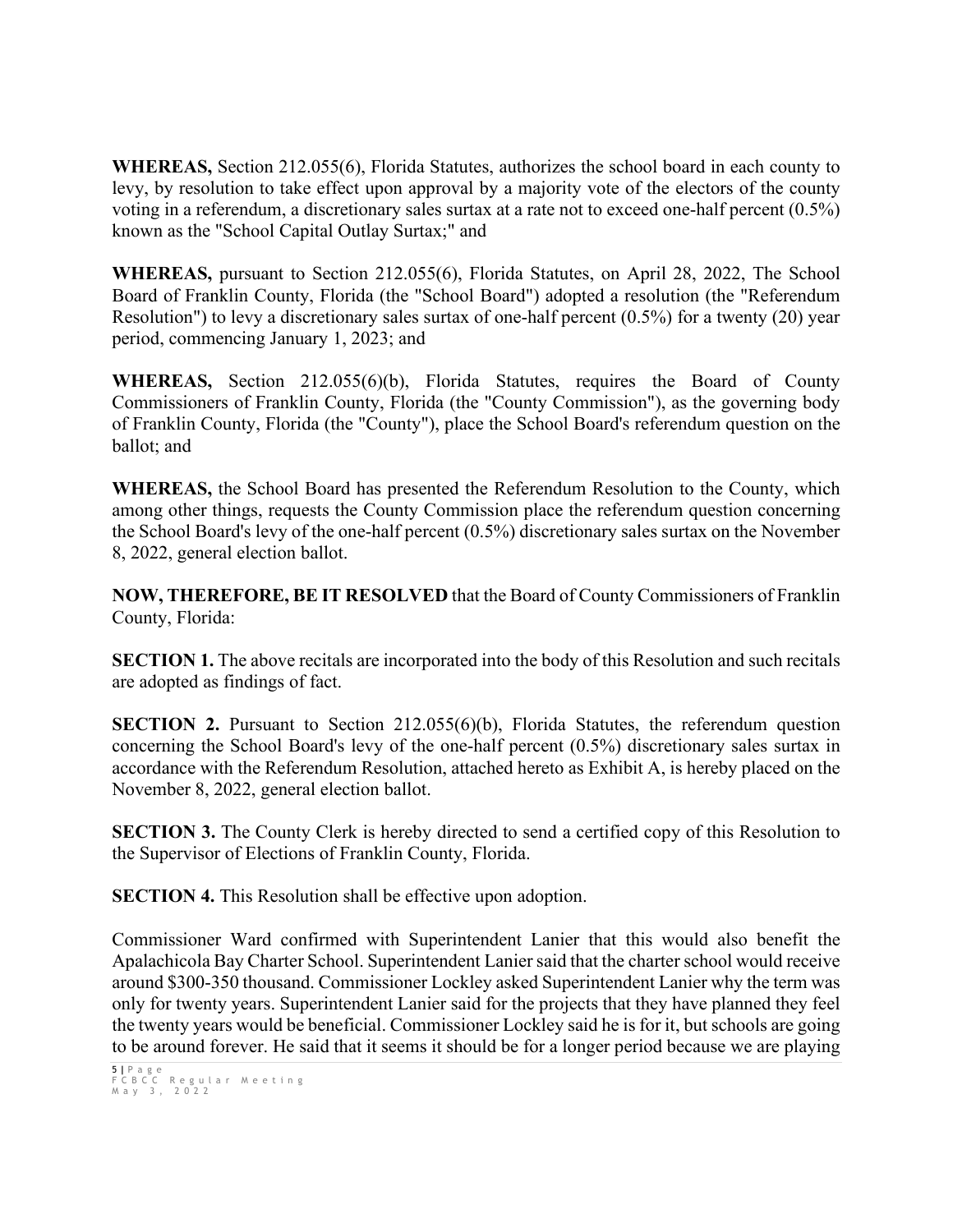catch up.

### **On a motion by Commissioner Lockley, seconded by Commissioner Boldt, and by a unanimous vote of the Board present, the Board approved the resolution in regard to the one-half percent sales surtax. Motion carried 5-0.**

### **Department Directors Reports**

### **8) Superintendent of Roads and Bridges – Howard Nabors**

Mr. Nabors had no action items for the Board. Chairman Jones said that he will be getting in touch with Mr. Nabors regarding some additional signage. Commissioner Ward thanked Mr. Nabors for fixing the issue at Vrooman Park. Chairman Jones thanked Mr. Nabors for all he and his employees do for the county.

### **9) Solid Waste Director – Fonda Davis**

Mr. Davis had no action items for the Board. Chairman Jones asked Mr. Davis if he had an update on the timeline for the recertification/permit for the landfill. Mr. Davis said he is still working on it and hopes to have it in another week. Chairman Jones thanked Mr. Davis for all he and his employees do for the county.

#### **10) Emergency Management Director – Pam Brownell**

Mrs. Brownell had no action items for the Board. Chairman Jones asked Mrs. Brownell to remind the public when the build a bucket event will be held. Mrs. Brownell said that it will be held on the 21st of May. Chairman Jones thanked Mrs. Brownell for everything her office does to help our county be prepared.

#### **11) Extension Office Director – Erik Lovestrand**

Mr. Lovestrand had no action items for the Board. Chairman Jones thanked Mr. Lovestrand and his team for everything they do at IFAS.

#### **12) Library Director – Whitney Roundtree**

Mrs. Roundtree had no action items for the Board. Mrs. Roundtree updated the Board on the upcoming events at the library.

#### **Other Reports**

#### **13) Zoning Administrator – Cortni Bankston – PZA Appointment**

**On a motion by Commissioner Lockley, seconded by Commissioner Boldt, to approve the appointment of Marzetta Davis as Alternate Board member for District 3 to the PZA Board. Motion carried 5-0**.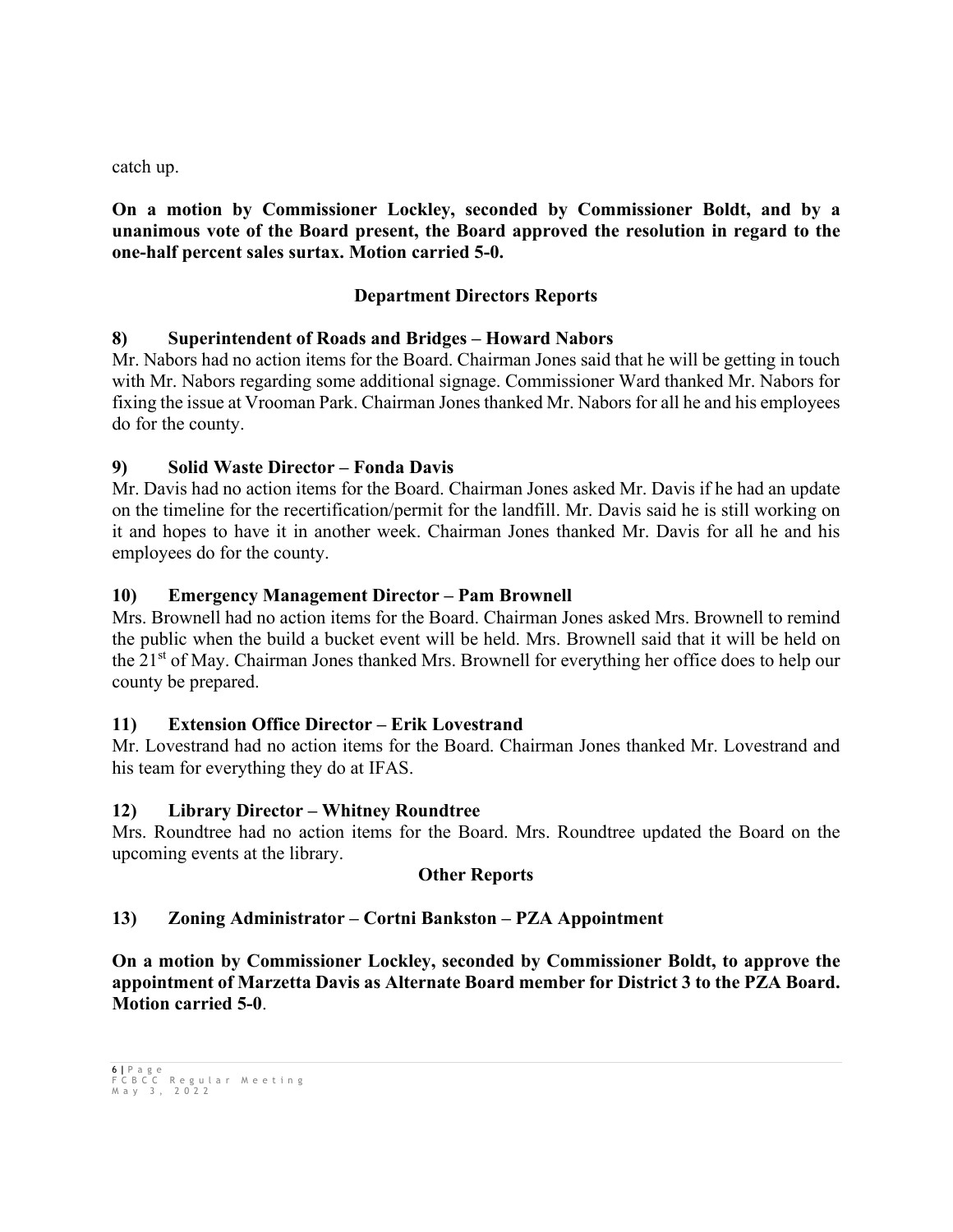## **14) Interim Airport Manager – Ted Mosteller**

## **Mr. Moron presented the following items from his report.**

a. Action Item: Airport PAPI Lights Repair

As Mr. Ted Mosteller reported, there has been an ongoing issue with the PAPI lights at the airport. Mr. John Collins (AVCON) contacted Mr. Marty Bennett of TCA Electrical Contractors, who installed the lights, to request a service/repair call. Mr. Bennett was at the airport yesterday and has confirmed that the total cost to repair the PAPI lights is \$900 for parts plus his hourly and trip charge. I authorized up to \$2000 for these repairs. You will be informed if the repairs exceed the \$2000 amount.

*Board action to ratify the authorization of \$2000 for repairs to the PAPI lights at the airport.*

## **On a motion by Commissioner Ward, seconded by Commissioner Boldt, and by a unanimous vote of the Board present, the Board ratified the authorization of \$2000 for repairs to the PAPI lights at the airport. Motion carried 5-0.**

b. Action Item: Airport Grants Extension & Resolutions

Earlier this year the Board approved an Amendment of the Extension of Public Transportation Grant Agreement to take advantage of the opportunity to combine the use of FDOT funds and FAA funds for an apron rehabilitation project. Today, I am asking for approval of another Amendment of the Extension of Public Transportation Grant Agreement along with resolutions for each agreement for this project.

*Board action to authorize the Chairman's signature on the Amendment of Extension of Public Transportation Grant Agreement along with the required resolutions.*

## **On a motion by Commissioner Lockley, seconded by Commissioner Parrish, and by a unanimous vote of the Board present, the Board authorized the Chairman's signature on the Amendment of Extension of Public Transportation Grant Agreement along with the required resolutions. Motion carried 5-0.**

c. Discussion/Action Item: Airport Inspection Update

As the Board is aware on April 19, 2022, Mr. Ted Mosteller accompanied FDOT representatives for the airport licensing inspection. Mr. Mosteller's report includes some of the deficiencies found during the inspection. The two most important deficiencies are the temporary closing of Runway 18 approach due to vegetation obstacles in 18's approach and the other is approximately 10 feet high brush vegetation around the north edge of runway 32 approach. Another issue that had to be addressed was a sink hole on the north end of runway 06/24 that required fill and grading. On Friday, Mr. Mosteller, John Collins (AVCON), and I met to discuss solutions to these issues. We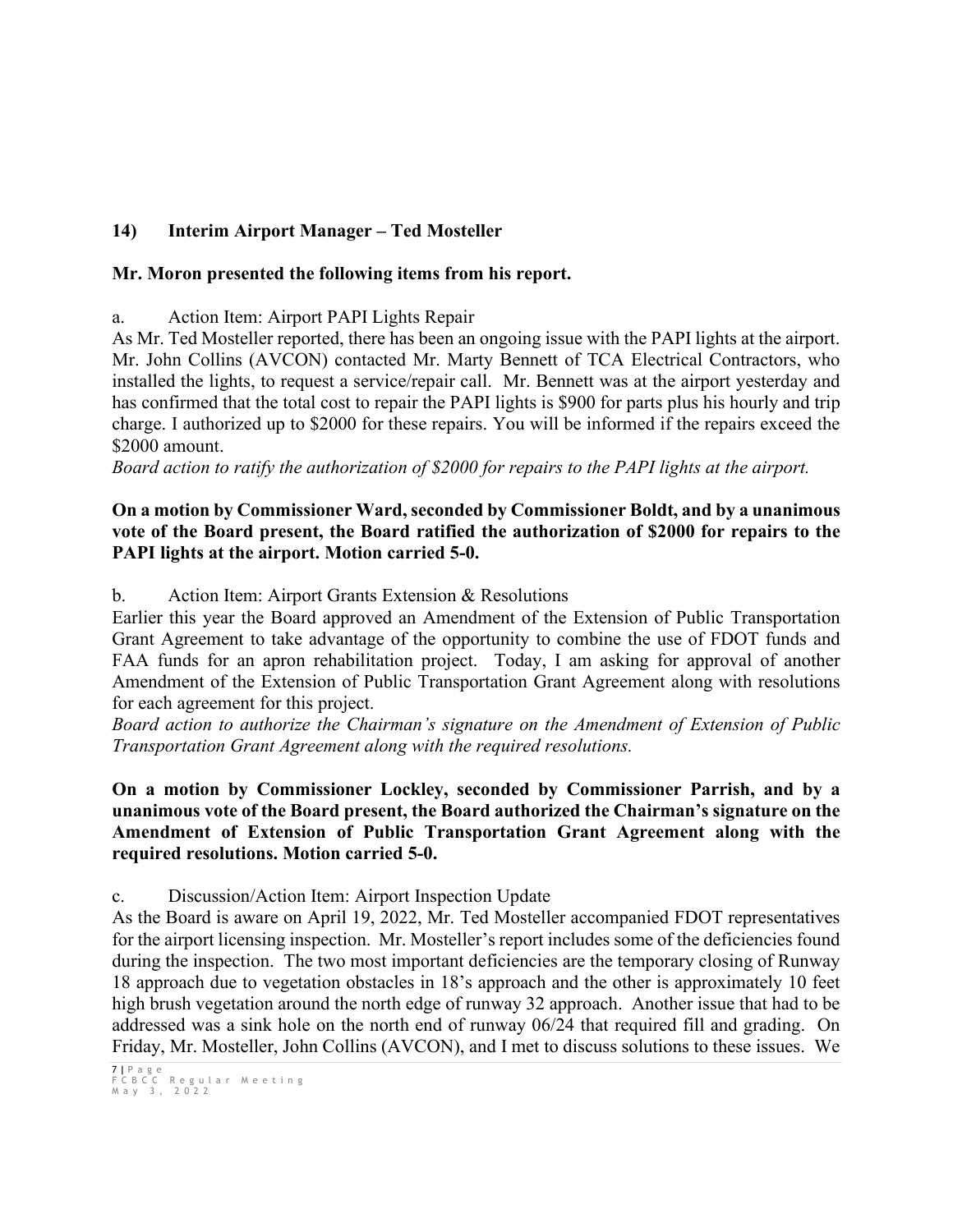decided that Mr. Mosteller would work with the Road Department and Centric maintenance staff to address the removal of about 20 -30ft of the 10ft high vegetation, around the north end of runway 32 and have the sinkhole on the north end of runway 06/24 filled and graded. Mr. Collins suggested using the FDOT \$150,000 Obstruction Removal grant to remove and clear the vegetation obstacle around Runway 18 approach, which would start in late July and should be completed in early September, reopening that approach. In addition, there is enough funding in this grant to allow AVCON to inventory all trees and other vegetation within the airport boundaries for removal. Once that inventory is completed, the Board could direct AVCON to request FDOT to reallocate some of Phase 2 funding to remove all inventoried trees and vegetation inside of the airport boundary. Phase 2 funding will be available in July of 2022. If the Board is agreeable to this plan, I am requesting approval of Task Order #8 authorizing AVCON to proceed with the clearance of vegetation obstacles blocking runway 18 approach and the inventory for removal of all other trees and vegetation.

*Board action to approve Task Order #8.* 

**On a motion by Commissioner Boldt, seconded by Commissioner Ward, and by a unanimous vote of the Board present, the Board approved Task Order #8.** Commissioner Ward reiterated that this needs to be done as soon as possible. Mr. Moron said they are going to make that a priority and then do inventory. Commissioner Lockley asked why we have to get approval for AVCON to do this. Mr. Moron said they are managing the money and the grants. They don't have the money and we have to give them the approval to spend the money. Mr. Moron said it should have been the past airport manager's job. The airport manager should know what FAA is going to tell you. Mr. Mosteller said he has been pushing for this for about a year now. Mr. Moron said we are lucky because we have the money to fix it. **Motion carried 5-0.**

Mr. Moron said when Mr. Mosteller was trying to clear the other brush, he found another piece of equipment that needed to be fixed. We will bring this to you at another meeting but asked the Board to direct Mr. Mosteller, himself, and Mrs. Griffith to create a capital improvement plan for equipment at the airport. Chairman Jones said he believes that would be a good idea. As we get closer to budget time, we can develop a plan, so that we as a board and the public can be aware. Mr. Moron said that will give us an opportunity to work with AVCON to see what FAA funds we can rely on and what will have to pay for. Mr. Mosteller said the blades for the brown tree cutter are on backorder because of the steel shortage. We did manage to use forklifts on the big tractor. All that brush is down. The sinkhole has been filled up and leveled out. Commissioner Boldt noted that we have prioritized the removal of all vegetation, would it be possible within descending order, to begin with that survey and complete those items. Mr. Mosteller said he will forward a copy of the inspection to the Board and the Clerk. Mr. Mosteller said the storm sewage pipes are leaking and causing sinkholes.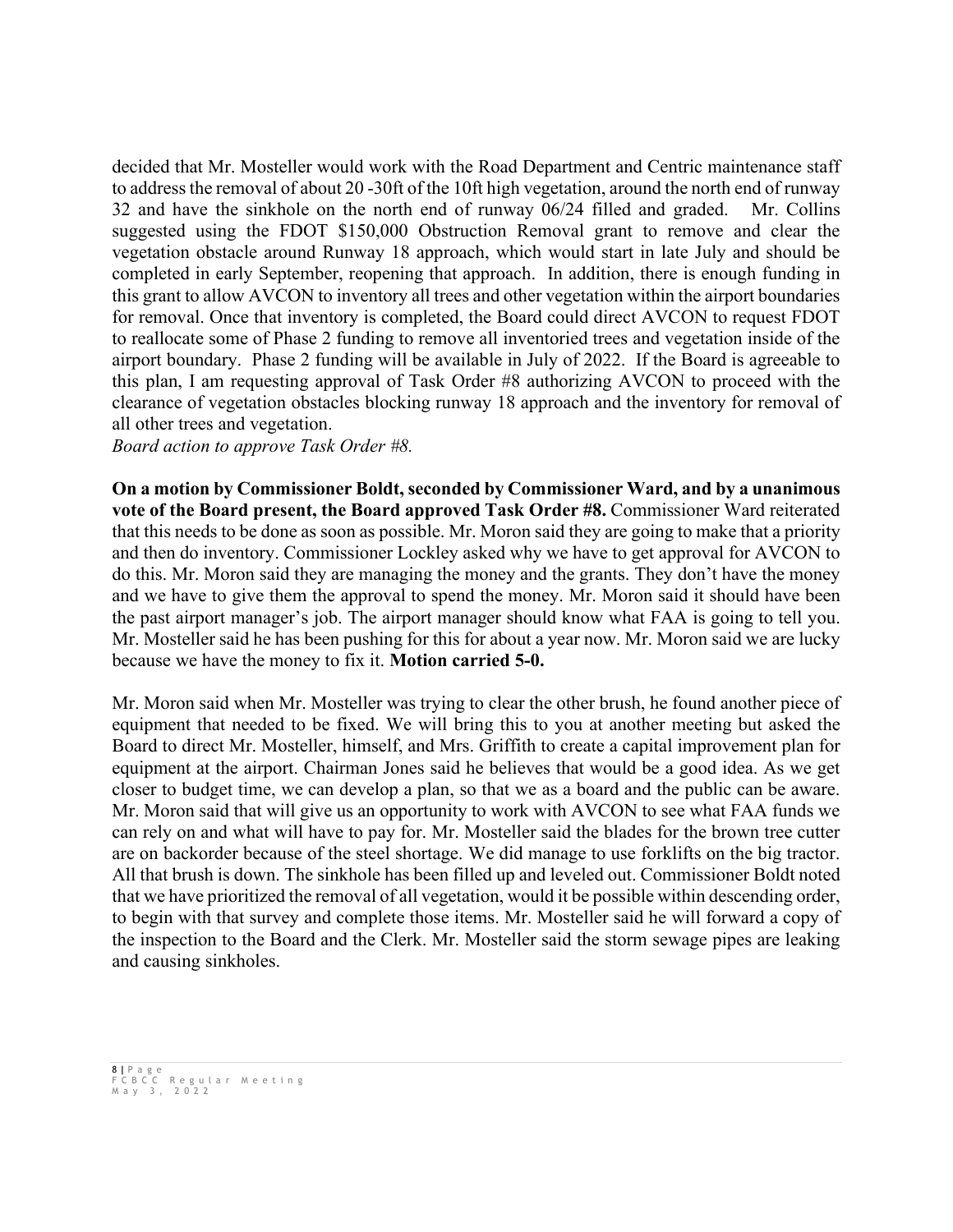### **Presentations and Requests**

### **15) Eastpoint Water and Sewer District Administrator – Mr. Billy Fuentes – Letter of Support**

Mr. Fuentes presented the request to the Board for their support to maintain and re-establish the Eastpoint Water and Sewer District in Franklin County, FL. Commissioner Parrish noted that it is a well-written letter, and he is in support of helping the Eastpoint Water and Sewer District. Commissioner Boldt said that he sees this as a strong foundation for commercial opportunity. Chairman Jones said that he is supportive of the letter of support, but he will be abstaining from the vote because he also serves on the EPWSD board as the current vice-chairman. **On a motion by Commissioner Parrish, seconded by Commissioner Lockley, to approve the letter of support to Senator Ausley and Representative Shoaf. Motion carried 4-0, Chairman Jones abstained.** 

### **16) PanCare – Justin Perse – Starting Point Program**

Mr. Perse spoke to the Board regarding the Starting Point Program through PanCare. It is an Opioid Use Disorder Recovery Management Program. He explained the program as a way to connect citizens in rural communities with resources that they might not know exist to help them fight opioid, substance, and alcohol abuse disorders. He said their goal is to link them with the resources to have a successful life. The program provides wrap-around support through Case Management, Linkage to Care, Motivational Coaching, and Resource Identification to promote lasting success for participants age 13+ and their families. The program currently serves Calhoun, Franklin, Gulf, Jackson, Liberty, and Washington Counties. Chairman Jones thanked Mr. Perse for his time.

The Board recessed at 10:06 a.m. and reconvened at 10:15 a.m.

The Board moved to the following item on the agenda at this time.

## **RFP/RFQ/Bid Opening**

## **20) St. George Island Fishing Pier Road Repairs – Sealed Bids**

Mrs. Griffith and Mr. Moron opened the bids received for the projects as follows.

CWR Contracting, Inc. 3372 Capital Circle NE Tallahassee, FL 32308 Bid Amount: \$220,463 Bid Bond: Yes

North Florida Construction, Inc. P.O. Box 129

9 **|** Page FCBCC Regular Meeting May 3 , 2022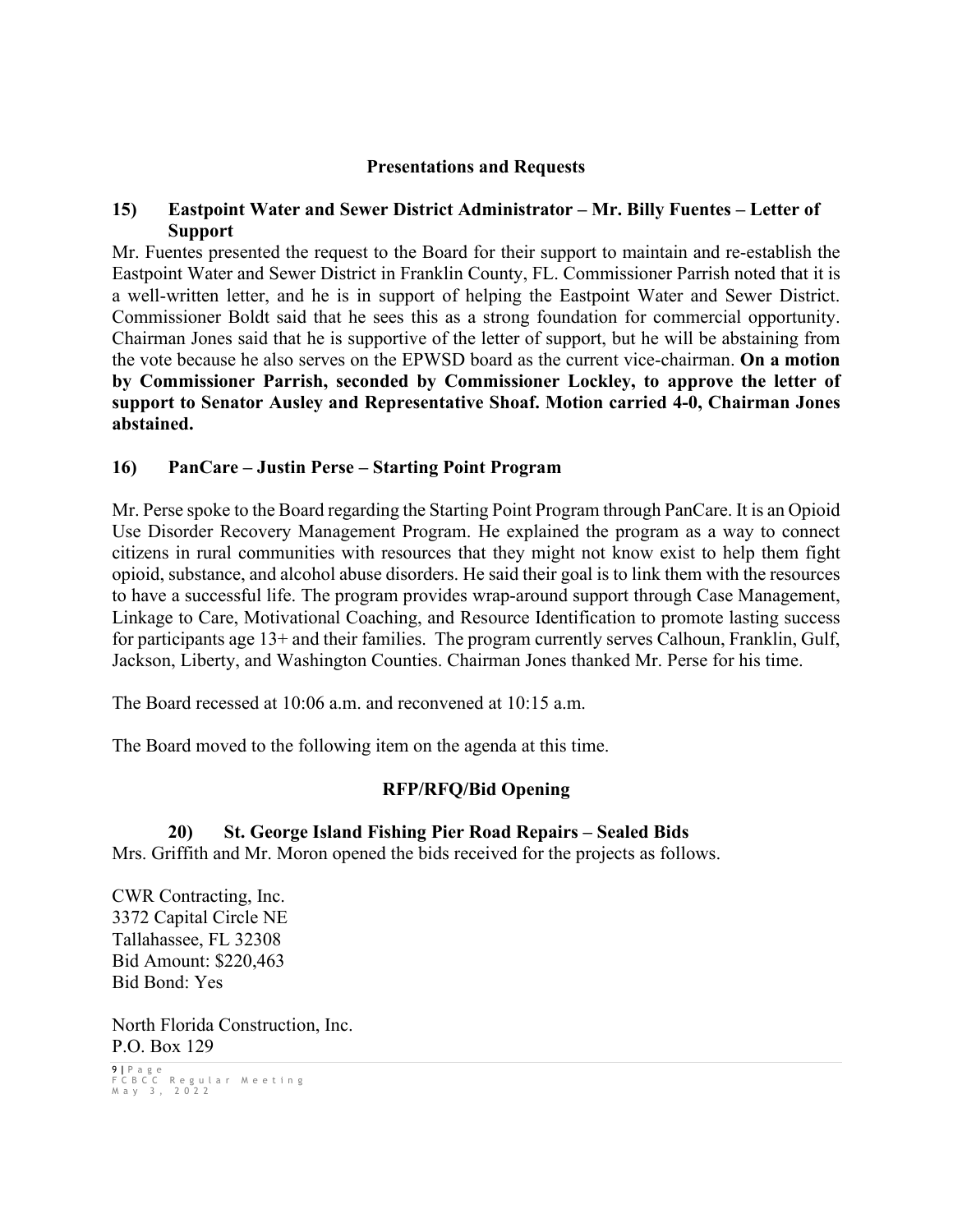Clarksville, FL 32430 Bid Amount: \$114,019 Bid Bond: Yes

Pigott Asphalt and Sitework, LLC 12 Asphalt Way Crawfordville, FL 32327 Bid Amount: \$97,260.25 Bid Bond: Yes

**On a motion by Commissioner Lockley, seconded by Commissioner Ward, and by a unanimous vote of the Board present, the Board authorized releasing the bids to Dewberry for a recommendation. Motion carried 5-0.**

## **21) Apalachicola Regional Airport Rehabilitation – Sealed Bids**

Pettibone Concrete Construction, Inc. 1621 Transmitter Road Panama City, FL 32404 Base Bid Amount: \$240,593.25 Alternate Bid #1: \$287,821.50 Alternate Bid #2: \$268,602 Alternate Bid #3: \$225,192.50 Bid Bond: Yes

**On a motion by Commissioner Lockley authorizing the bid to be released to AVCON for a recommendation.** Commissioner Lockley inquired as to what the alternate bids were. Mrs. Griffith explained that these were additional projects that we would like to get done in the future should funding become available. They will not have to go back out for bids. Commissioner Lockley asked if the bids will be good as prices go up. Mr. Moron said that is a good question and he will ask John. **Motion seconded by Commissioner Parrish and Commissioner Boldt.** Commissioner Lockley said that he would like to know if the bids are locked in or not. Mr. Moron with direction from the Board will check in to that and report back. **Motion carried 5-0.** Mrs. Griffith noted that a pre-bid conference was held, and it is okay with FAA that we only received one bid.

Mr. Moron presented the following items from his report at this time.

Discussion/Action Item: Economic Development

At your last meeting, one of the items on my report provided information on a meeting with Triumph representatives and the Chairman, and county staff. One of the TRIUMPH's recommendations was the creation of the Local Technology Planning Team. I decided to postpone

10 **|** Page FCBCC Regular Meeting May 3 , 2022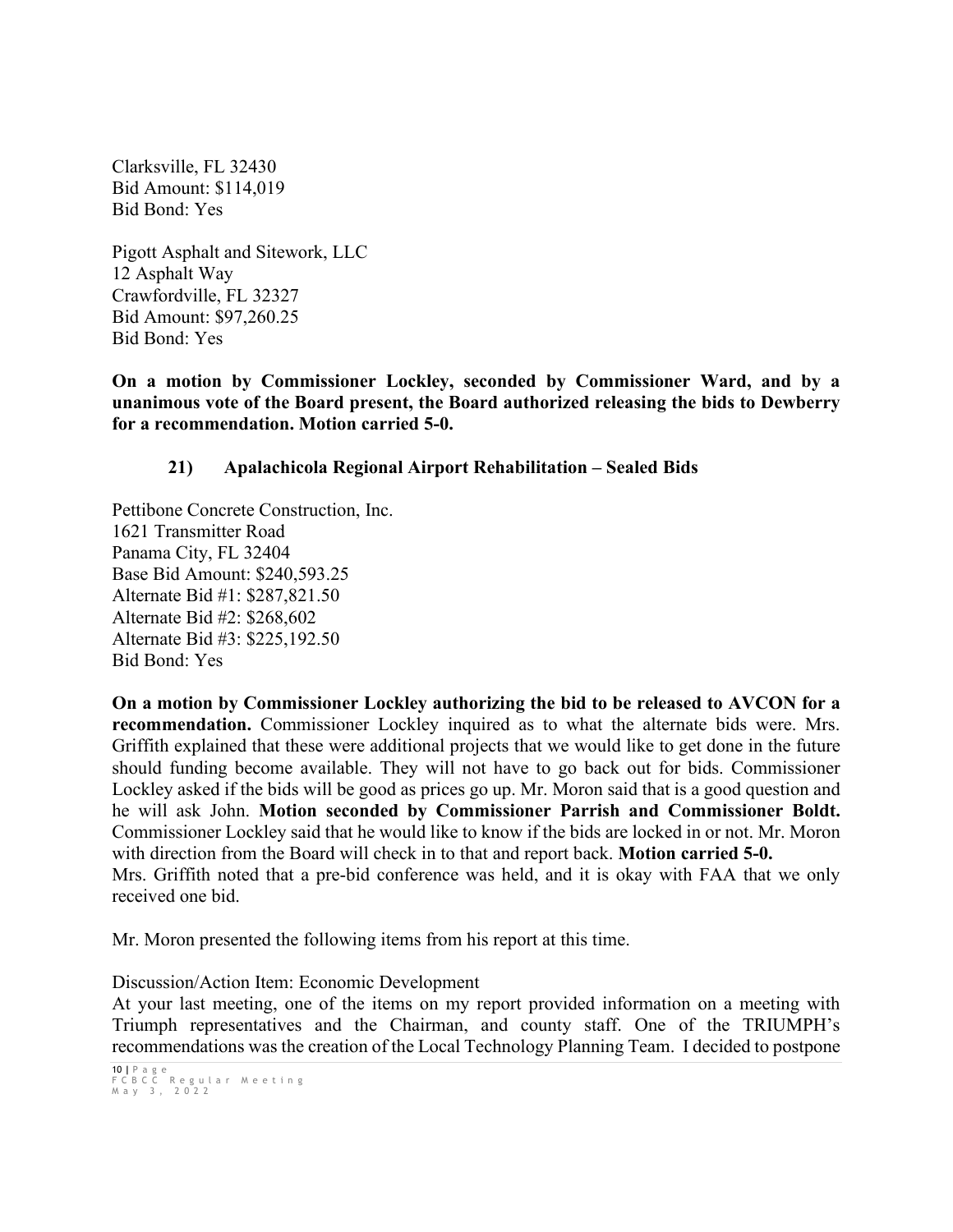that discussion and the appointment of members until the May 17th meeting, due to the length of today's agenda. Another TRIUMPH recommendation for the Board to consider is Economic Development for the county. We are one of the few counties that do not have either a staff member or consultant providing Economic Development services, which puts the county at a disadvantage. Based on our size and limited budget, I believe we would be better served with a consultant rather than a new staff member. Having someone in this role would allow for the possibility of job creation, a more diverse economy, and better coordination with state offices and agencies such as Opportunity Florida, Duke Energy, etc. Today, I am asking the Board to discuss this matter and perhaps add it as an item to discuss during the budget. Board discussion and possible action.

Chairman Jones noted that this is definitely something that we have been looking into. The issue that he sees is that we continue to have challenges with volunteer boards. He said that he was speaking with some at the Hemp Summit from the Economic Planning Council, and other counties have resorted to hiring consultants. He said that Wakulla has a hired consultant and they have seen pretty significant resources increased. Commissioner Boldt said this is very important to have someone who specializes in this area. Commissioner Lockley said that we are behind in economic development, and we are losing a lot of people coming in here to open businesses. He said that we have to have someone looking at all of this and contacting these people. We are in a bad area because of the highway situation, we don't have a four-lane. The only thing that we have here is water and the airport, both of them should be making money come in. He said that Carrabelle has deep water, and could be used to haul things in. He said that we need an office, not a consultant. We need someone here every day so that we can keep an eye on them, and see what they are doing, but we will have to pay for it. He said if we get a return on our money, it will be worth it. We should be able to get some turnaround to put some businesses in here. He said this place is going to grow one day, they say 1000 people a day are moving to Florida. We are going to need something in here to make it work. The Board agreed that they would like to discuss this at budget time. Mr. Moron suggested having Mrs. Griffith come up with various options to present to the Board.

#### Informational Item: HB 53 Update

I am still working with the State's Office of Economic & Demographic Research (EDR) on this matter. Where an immediate waiver is unlikely currently, I am investigating some possible costsaving options regarding the report.

Informational Item: Northwest Florida Water Management Meeting

Inform the Board that the Northwest Florida Water Management District will have its next Governing Board meeting here in your meeting room on Thursday, May 12, 2022, at 1 p.m. (ET).

Commissioner Ward said that she had been contacted by several people that have private roads that need to be repaired. **Commissioner Ward made a motion to schedule a workshop to discuss the requirements and what the process would be for the county to take over these roads. Seconded by Commissioner Lockley.** Commissioner Lockley said that we have been

<sup>11</sup> **|** Page FCBCC Regular Meeting May 3 , 2022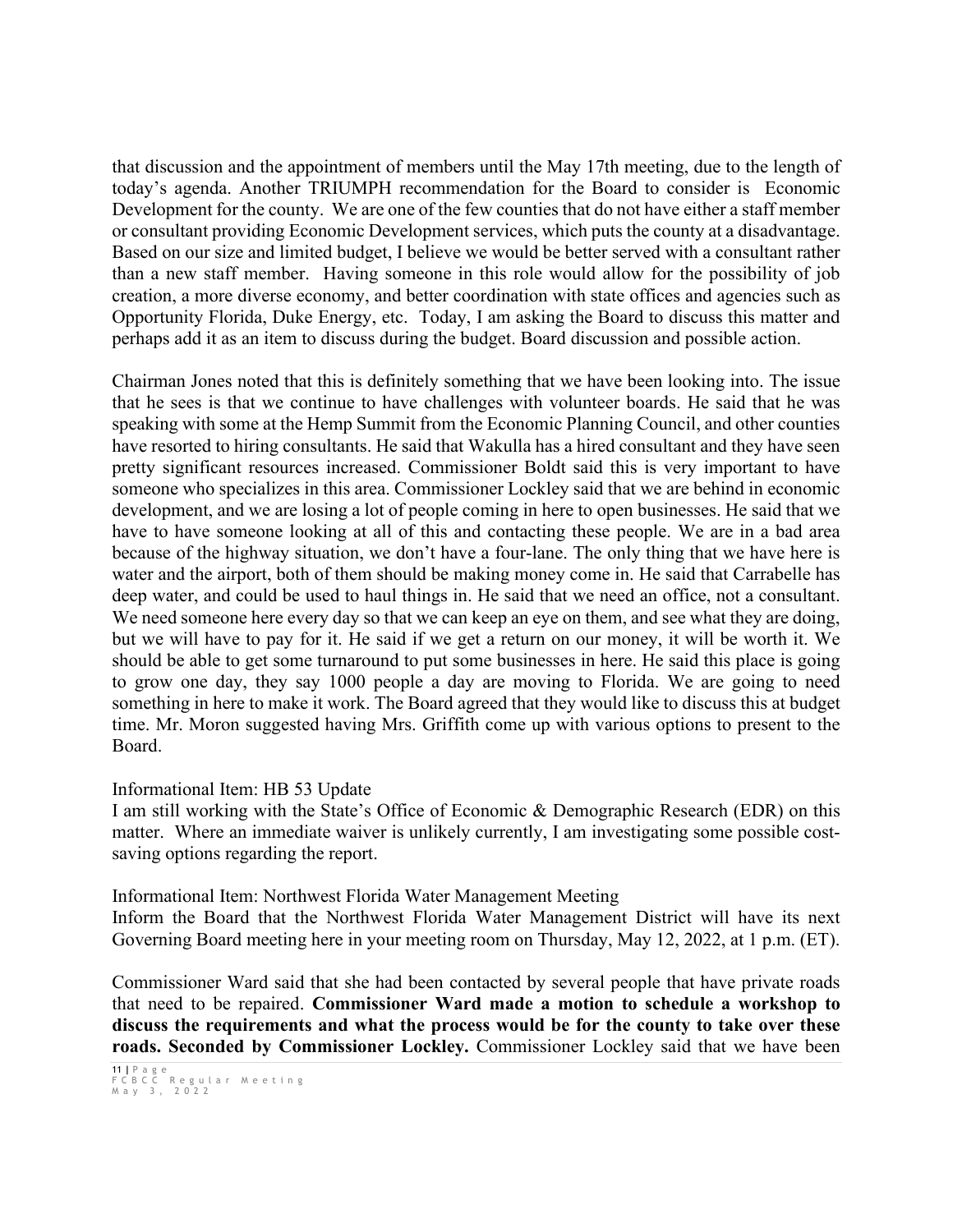through this before. Mr. Moron noted that there are certain standards that the roads have to be brought to. Commissioner Ward said she feels it is worth a shot to hold a workshop to figure it all out. Chairman Jones said that discussing the standards is a good idea. Commissioner Boldt asked if they would like to enhance this workshop and discuss respecting the right of way. Chairman Jones noted that these are two separate issues and not appropriate to combine. **Motion carried 5- 0.**

### **Time Certain Items**

#### **17) Alligator Point Water Resources District – Referendum 10:30 a.m. (ET)**

BALLOT TITLE: REFERENDUM EXPANDING DISTRICT BOUNDARIES FOR THE ALLIGATOR POINT WATER RESOURCES DISTRICT ("APWRD") OF FRANKLIN COUNTY FLORIDA.

SUMMARY: APWRD IS AN INDEPENDENT SPECIAL DISTRICT, WHOSE BOUNDARIES WERE CODIFIED IN CHAPTER 2005-351, LAWS OF FLORIDA. HB 1491 WAS ADOPTED BY THE FLORIDA HOUSE AND SENATE AND SIGNED BY THE GOVERNOR ON

. THE REFERENDUM MAJORITY VOTE OF REGISTERED VOTERS IS REQUIRED BY THE ABOVE LEGISLATION. THE PURPOSE OF THE SPECIAL ACT AND REFERENDUM IS TO AUTHORIZE EXPANDING THE DISTRICT BOUNDARIES TO INCLUDE ALL AREAS CURRENTLY OUTSIDE THE DISTRICT WHICH ARE RECEIVING SERVICES FROM THE DISTRICT. AFTER APPROVAL, THE BOARD WILL ELIMINATE THE SURCHARGE CURRENTLY PAID BY THOSE CITIZENS WHO THEREAFTER WILL BE SUBJECT TO THE LIMITED AD VALOREM TAX AUTHORITY TO BE ASSESSED EQUALLY AMONG ALL CUSTOMERS.

A "yes" vote means approval of the request for APWRD to expand its district boundaries A "no" vote means rejection of the request for APWRD to expand its district boundaries.

REQUEST: Shall the district expand to include residents that receive services but are outside of the pre-existing district? If approved, the expansion of the district will eliminate surcharges and will provide an equitable sharing of capital improvement costs. If approved, Alligator Point Water Resources District will expand the district's legal boundaries to incorporate all areas it currently services beginning on  $\blacksquare$ 

Attorney Rob Mowery for the Alligator Point Water Resources District presented the abovereferenced request for a referendum to the Board. He noted that expanding the district would be beneficial to everyone. Chairman Jones inquired as to who would be voting on this. Attorney Mowery said that only those affected by and live in the district. Commissioner Parrish asked who would cover the costs. Attorney Mowery said the costs would be covered by the district.

## **RESOLUTION OF THE COUNTY COMMISSION OF FRANKLIN COUNTY**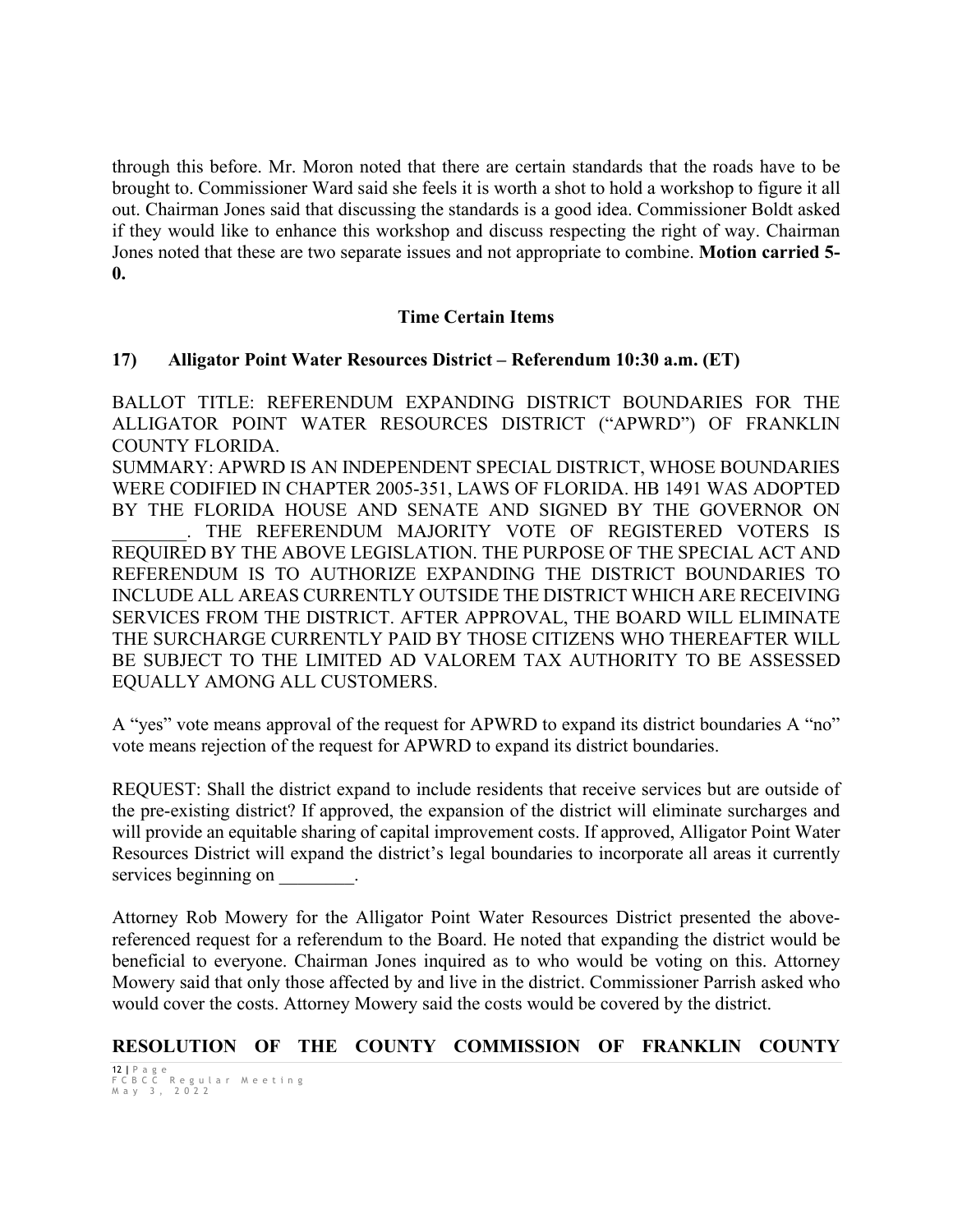## **AUTHORIZING VOTING ON REFERENDUM BY MAIL-IN BALLOT ELECTION, PROVIDED FOR IN CHAPTER 101, FLORIDA STATUTES**

**WHEREAS** Alligator Point Water Resource District Board of Directors ("Board") adopted Resolution # 2022 - on January 16, 2021, authorizing proceeding through the Florida Legislature, expanding the district's geographic boundaries; and,

**WHEREAS,** the Franklin County Commission on June 1, 2021, 2022, adopted a resolution supporting the Board seeking passage of a special act to expand the district boundaries; and,

**WHEREAS,** a bill was filed with the Florida Legislature, CS/HB 1491 (2022), expanding the district as provided; and,

**WHEREAS,** on March 10, 2022, the Florida Legislature passed CS/HB 1491 (2022), expanding the geographical boundaries of the Alligator Point Water Resource District, to include customers outside the previous boundaries; and,

**WHEREAS** the Bill is before the Governor of the State of Florida to be signed and,

**WHEREAS** the act requires the Board to have final approval by referendum vote of electors who live outside of the current District, but reside in the expanded area; and

**WHEREAS,** in discussions with the Franklin County Supervisor of Elections, it has been determined that a vote on the referendum by mail-in ballot would be the most appropriate means to conduct said election.

**NOW, WHEREFORE,** be it resolved by the County Commissioner of Franklin County:

1. The above recitations are deemed true and correct.

2. The Franklin County Commissioner hereby authorizes, adopts, and endorses the referendum election to be conducted by mail-in ballot in cooperation with the Franklin County Supervisor of Elections, as authorized by Chapter 101.6103, Florida Statutes.

PASSED AND ADOPTED this 3<sup>rd</sup> day May 2022.

**On a motion by Commissioner Lockley, seconded by Commissioner Boldt, and by a unanimous vote of the Board present, the Board approved the above resolution for Alligator Point Water Resources District expansion. Motion carried 5-0.**

Mrs. Erin Griffith presented the following items from her report at this time.

**1. BOARD ACTION: RESTORE St. George Island Storm Water Drainage Project No-Cost Time Extension to Treasury**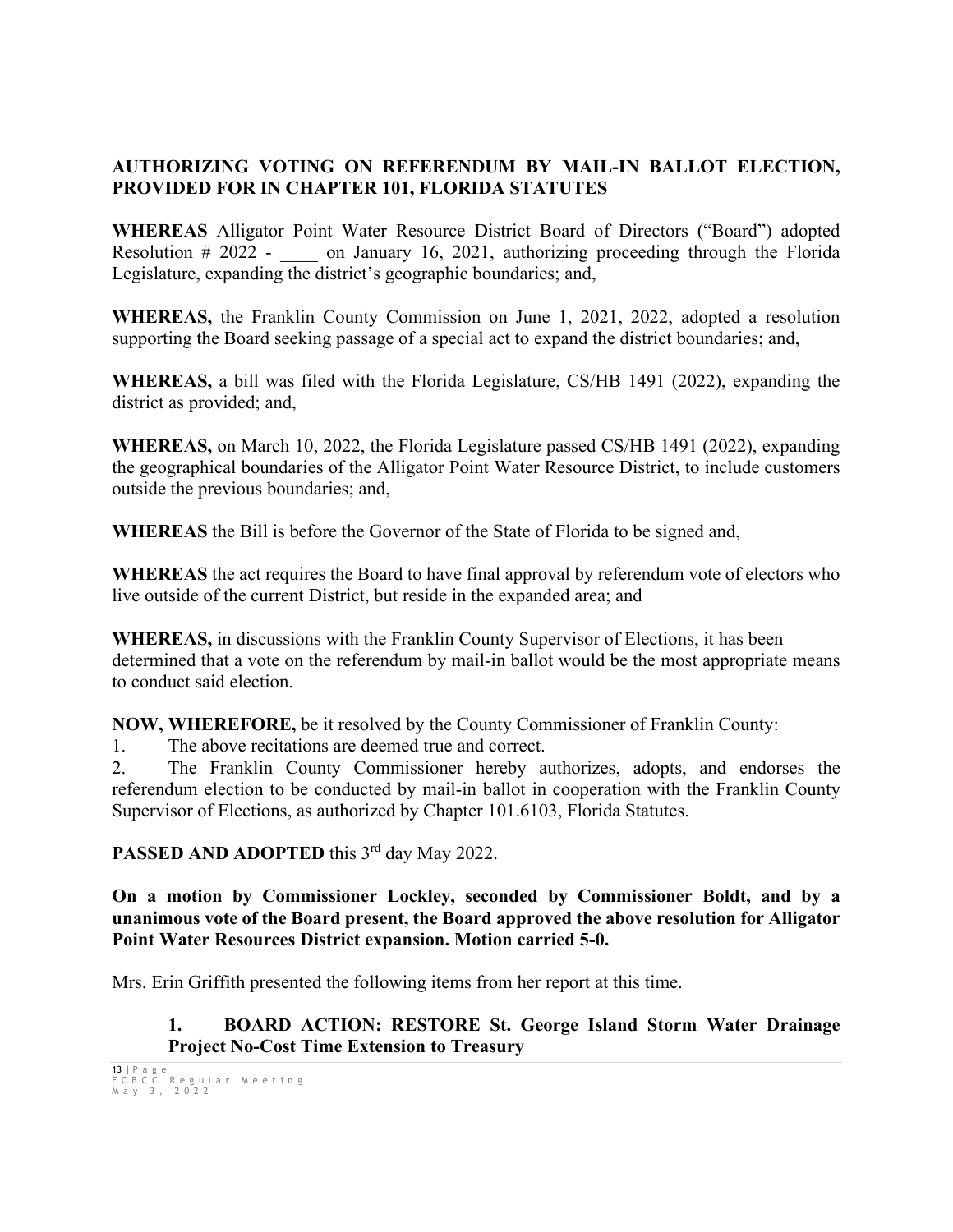County staff is requesting approval from the Board to submit a No-Cost Time Extension Amendment to Treasury via Grantsolutions to extend the original Grant Award Agreement performance period (May 6, 2021 – May 5, 2022) an additional (12) months to end on May 5, 2023, to allow for the Florida Department of Transportation (FDOT) to provide guidance as to the County's maintenance responsibilities on the roads and retention ponds affected by the construction activities in the St. George Island Storm Water Drainage Project. If the scope of work is completed prior to the end of the newly proposed grant performance period, Franklin County can opt to close out the Grant Award Agreement early and submit a new grant application for the construction phase of the SGI Stormwater Improvements Project. The Supplemental Narrative to the application is attached.

Board action to approve the submittal of a No-Cost Time Extension Amendment to Treasury for the St. George Island Storm Water Drainage Project.

**On a motion by Commissioner Parrish, seconded by Commissioner Ward, and by a unanimous vote of the Board present, the Board approved the submittal of a No-Cost Time Extension Amendment to Treasury for the St. George Island Storm Water Drainage Project. Motion carried 5-0.**

## **2. BOARD ACTION: Award CEI Contract CR30A SCOP Resurfacing Project Highway 98 to 13 Mile Road**

At the September 21, 2022, meeting, the Board approved the contract with Southeastern Consulting Engineers, for the construction, engineering, and inspection of the SCOP CR30A Resurfacing Project. Originally the project included the construction engineering and inspection services for approximately 5.26 miles of roadway. This revised agreement matches the reduced grant scope of 3.496 miles of roadway.

Board action to approve and authorize the chairman to sign the revised contract with Southeastern Consulting Engineers reflecting 3.496 miles of roadway for the SCOP CR30A Resurfacing Project.

**On a motion by Commissioner Parrish, seconded by Commissioner Boldt, and by a unanimous vote of the Board present, the Board approved and authorized the chairman to sign the revised contract with Southeastern Consulting Engineers reflecting 3.496 miles of roadway for the SCOP CR30A Resurfacing Project. Motion carried 4-0, Commissioner Lockley stepped out.** 

**3. BOARD ACTION: FEMA C30 Washout Repairs No-Cost Time Extension Change Order**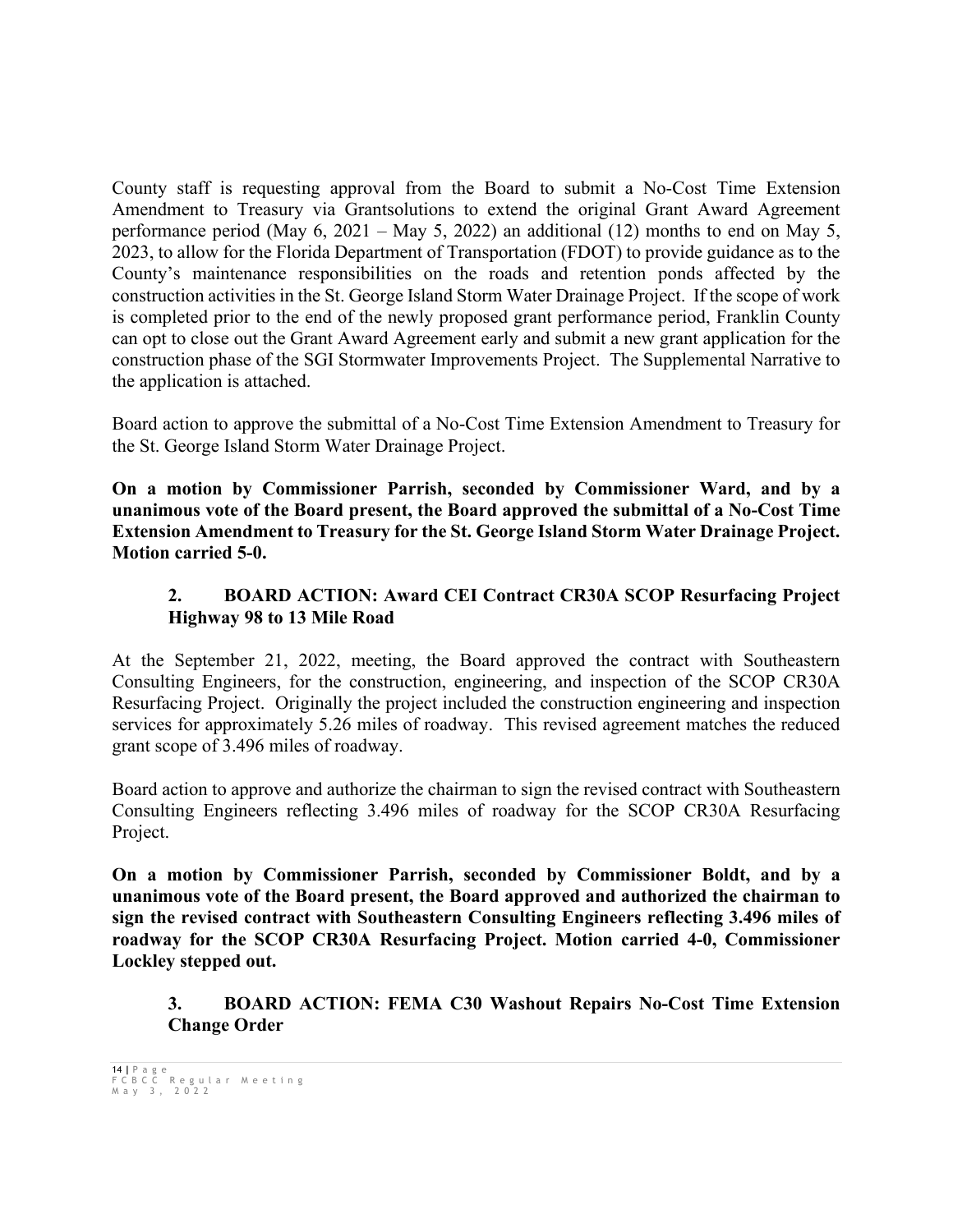Attached is a No-Cost Time Extension Change Order for Pigott Asphalt and Sitework for the FEMA C30 Washout Repairs. This project is mostly complete at this time. Dewberry Engineers is requesting an additional 30 days to allow for permanent stabilization of the side slopes (grassing to become established) before the project closeout.

Board action to approve and authorize the chairman to sign the attached no-cost time extension change order for Pigott Asphalt and Sitework.

**On a motion by Commissioner Parrish, seconded by Commissioner Boldt, and by a unanimous vote of the Board present, the Board approved and authorized the chairman to sign the attached no-cost time extension change order for Pigott Asphalt and Sitework. Motion carried 5-0.**

## **18) Franklin County/City of Carrabelle Temporary Fire & Rescue Service Agreement 10:45 a.m. (ET)**

Attorney Shuler explained the terms of the agreement. An interlocal agreement providing for the City of Carrabelle's volunteer fire department to provide primary fire and rescue services for the Lanark St. James Fire District is attached for your consideration. The agreement speaks for itself, however, some of the highlights are as follows:

a. Agreement runs until 12/31/22 and auto-renews each year unless terminated with 30 days' notice.

b. Lanark St. James MSBU funds will pay for fire and rescue services provided by Carrabelle, as follows: \$160 for personnel service per call. \$90 per truck per call.

c. Lanark St James MSBU funds are only to be spent for services in that district, except that if the Carrabelle equipment is damaged enroute to a call or while on a call or returning from a call in Lanark St James, then its funds will pay for the repair if insurance does not.

d. Each party will indemnify the other in the event of negligent acts or omissions and for incidents while in Lanark St. James.

Chairman Jones said to clarify, that this agreement is for fire and emergency services. Attorney Shuler confirmed and noted it also included life flight services. Chairman Jones said that from past meetings the Board's directive was to get through this spot. Commissioner Lockley asked if the price was per call or per hour. Attorney Shuler said it is per call. Commissioner Parrish noted there was a hanging paragraph in the agreement and Attorney Shuler said it will be removed. Commissioner Parrish said he believes this to be our best option at this time and believes the prices are reasonable. **Commissioner Parrish made a motion to approve the County/City of Carrabelle Temporary Fire & Rescue Service Agreement. Commissioner Lockley and Commissioner Boldt seconded.** Commissioner Lockley said that we have to do what we can to keep the community safe. **Motion carried 5-0.**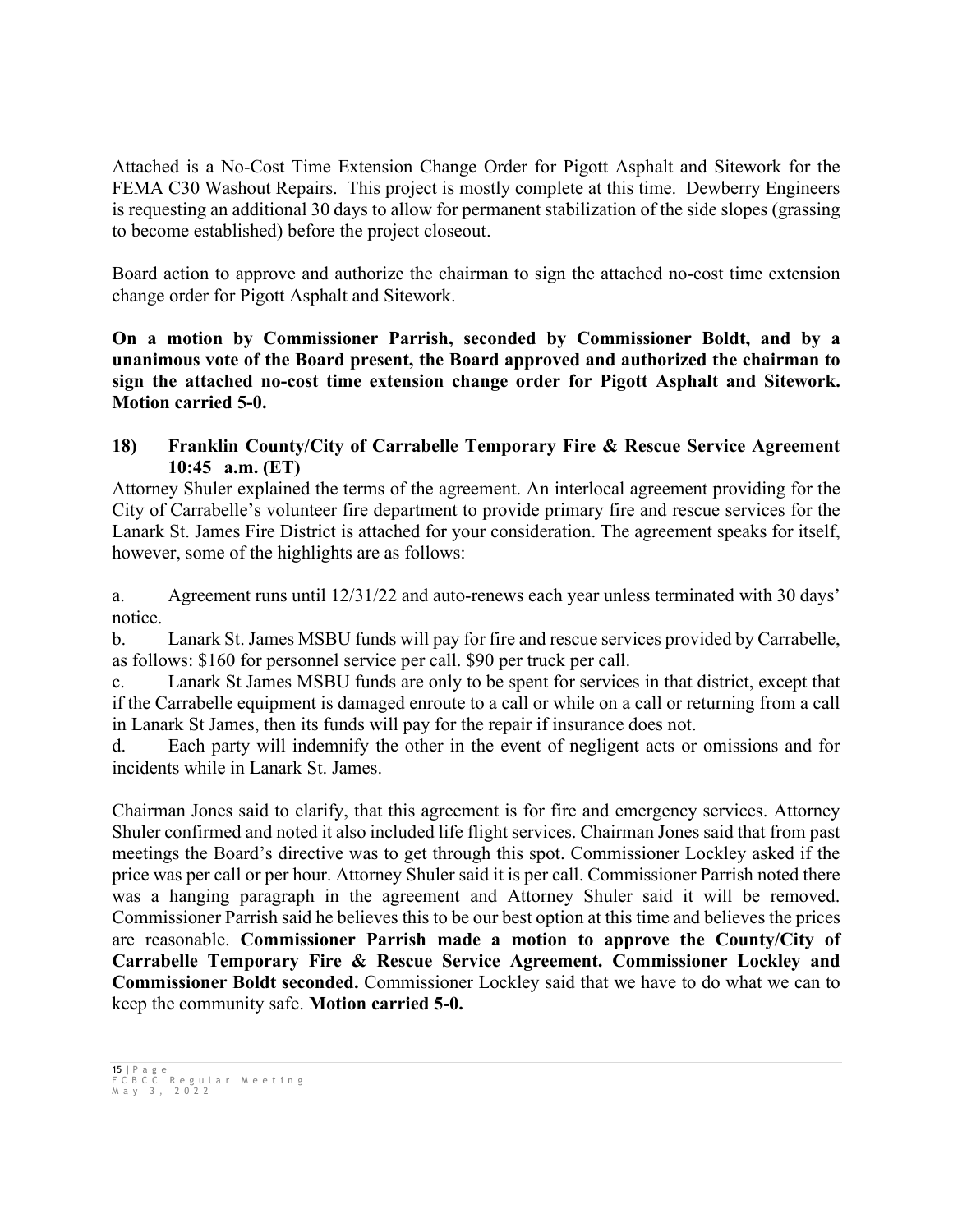Mrs. Griffith presented the following from her report at this time.

## **4. BOARD ACTION: E911 Grant Application – Retroactive Approval of Chairman's Signature**

Attached to this report is the E911 Grant Application as prepared by the E911 Coordinator Renee Brannan. This is a tri-county grant program that will pay for the hardware portion (\$26,703.46) of the upgraded tri-county 911 system located at the dispatch office and five years of training and maintenance. The application was due by April 30th and the chairman signed in time for the due date.

Board action to retroactively approve the Chairman's signature on the attached grant agreement.

## **On a motion by Commissioner Ward, seconded by Commissioner Parrish, and by a unanimous vote of the Board present, the Board retroactively approved the Chairman's signature on the attached grant agreement. Motion carried 5-0.**

5. BOARD ACTION: Armory Sprinkler System Project – Reduced scope and bid, match funding request

At your April 5th meeting, the construction bids for the Armory Sprinkler System Project were opened and the low bid, \$969,000 from Cook Brothers Inc., was more than twice the anticipated construction cost from one year ago. The county has received two grants from the State Fire Marshall's office totaling \$350,000 and \$86,277 in insurance proceeds to go towards the cost of this project. Gilchrist, Ross Crowe Architects began working on value-engineered scope changes for the project and the changes reduced the proposed construction cost from Cook Brothers, Inc. by \$282,000 to \$687,000. Fort Coombs Armory in its capacity as a designated convention center does fit within the allowable use of tourist development sales tax proceeds per Florida Statutes and the Tourist Development Council had originally agreed to provide the \$124,996 match needed for the project based on the original construction cost estimate. As construction costs have rapidly escalated, the match now (even with the reduced project scope) would be \$396,334. Does the BOCC wish to request that the additional match funds of \$271,338 be paid by the TDC for this project? The Tourist Development Council is in the process of transitioning into managing the bookings, maintaining the location calendar, and handling the promotion of the county location. As a destination venue, Historic Fort Coombs Armory fosters tourism and travel to the county.

| Project Expenses                                            |           | <b>Project Revenues</b>                              |           |
|-------------------------------------------------------------|-----------|------------------------------------------------------|-----------|
| <b>EMO Architects Preliminary Design</b>                    | \$70,000  | State Fire Marshall Funds for Design<br>Grant        | \$100,000 |
| Gilchrist, Ross, Crowe Final Design,<br>Implementation, Bid | \$50,273  | <b>State Fire Marshall Funds for</b><br>Construction | \$250,000 |
| <b>Construction Cost Estimate</b>                           | \$687,000 | <b>Armory Insurance Proceeds</b>                     | \$86,277  |

<sup>16</sup> **|** Page FCBCC Regular Meeting May 3 , 2022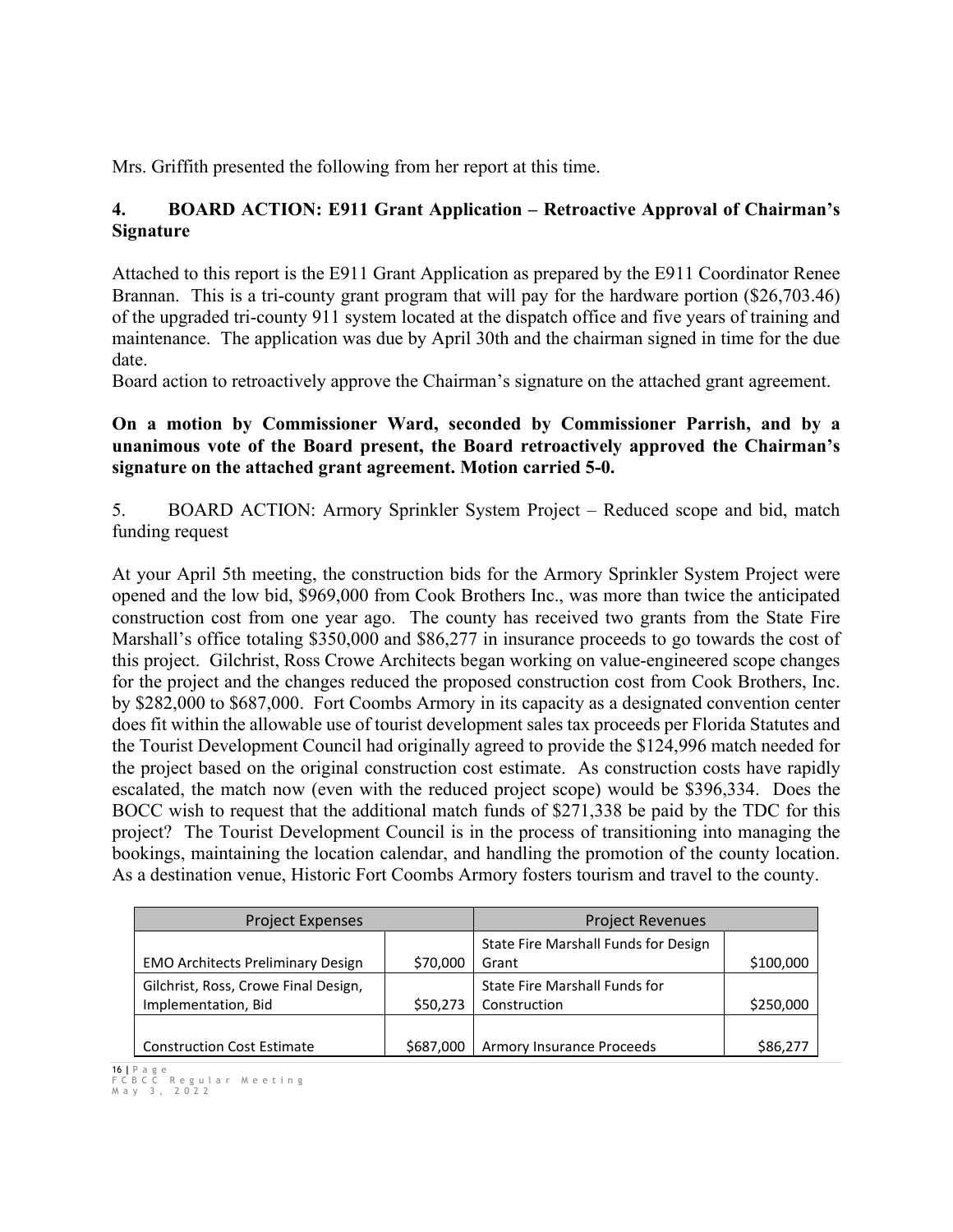| Gilchrist, Ross, Crowe CEI Task |          |                        |           |
|---------------------------------|----------|------------------------|-----------|
| Estimate                        | \$25.338 | <b>Total Revenues</b>  | \$436,277 |
|                                 |          |                        |           |
| <b>Total Costs</b>              | S832.611 | Unfunded Project Match | \$396,334 |

Chairman Jones noted that when we were talking about increasing the lodging tax percentage, the whole reason was having the money to set aside for infrastructure. He said that the money is there, and he wanted the Board to be aware that it is.

## **On a motion by Commissioner Lockley, seconded by Commissioner Parrish, and by a unanimous vote of the Board present, the Board approved to request that the additional match funds of \$271,338 be paid by the TDC for this project. Motion carried 5-0.**

## 6. BOARD ACTION: Budget Request Letters

Franklin County is beginning preparations for the fiscal year 2022/2023 Budget. All budget requests must be submitted by June 15, 2022. I have prepared the attached draft budget request letter with the following instructions: "At the direction of the Board, please keep your request to the minimum that your department can operate while providing the same level of services. Please be aware, that it is unknown at this time what the long-term financial impact will be on the county budget from supply chain delays and inflation. The upcoming budget will also include the year two implementation of the five-year pay plan as developed by Evergreen Solution. The five-year plan offered a statistical peer-data-based solution to address wage disparity, market value discrepancies, some wage compression issues, and a gradual escalation in base salaries to meet the looming \$15.00 minimum wage mandate in 2026. If your department has any long-term capital improvement needs (repairs, capital outlay, or improvements in excess of \$15,000), please outline those needs separately from the budget request on the supplemental capital improvement plan form. A copy of last year's form is attached."

Board action to authorize sending the budget request letters as drafted or with any changes/additional instructions.

Mr. Moron noted that they are asking each department to provide their operational budget along with a separate list of equipment needs.

### **On a motion by Commissioner Boldt, seconded by Commissioner Ward, and by a unanimous vote of the Board present, the Board authorized sending the budget request letters as drafted. Motion carried 5-0.**

Chairman Jones said that it has come to his attention that when the original pay plan with EverGreen was drafted, it is either mechanic or supervisor. Most of our mechanics are senior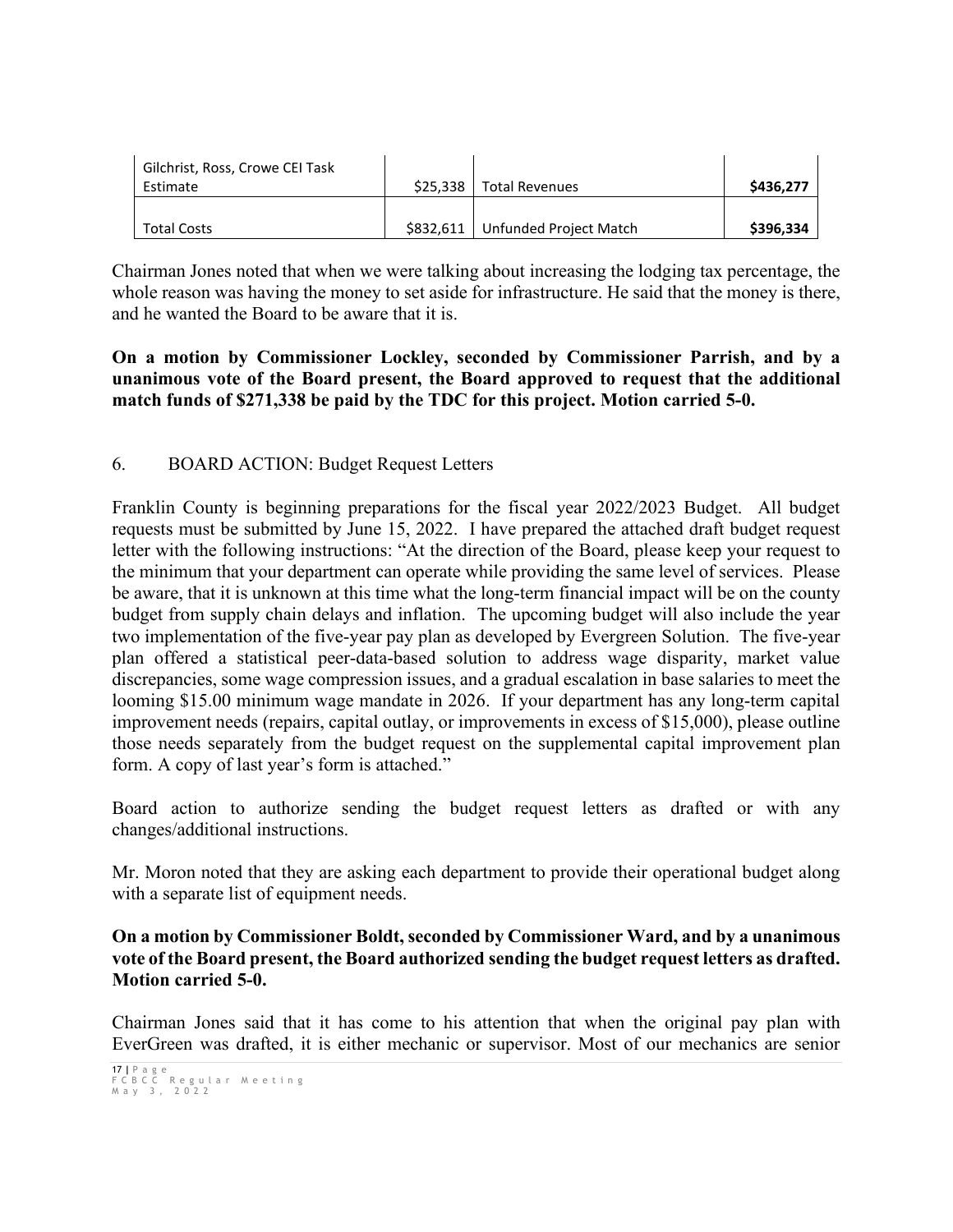mechanics that have adequate training and do not require supervision. He requested that EverGreen be contacted to see if there can be another layer added. Commissioner Ward agreed and said she will get with Mrs. Griffith after the meeting and before the budget. Mr. Moron noted that EverGreen recommended a higher plan, but the Board was not ready to do that at the time. They presented the lower plan with a gradual increase.

## 7. BOARD INFORMATION: Miscellaneous Project Updates

Island View Park: awaiting response from FEMA as it pertains to being able to move forward with awarding a construction bid when only one was received for a project which was properly advertised. Formal direction from FEMA is needed by the next meeting as bid was only valid for (60) days.

CDBG-MIT Program Applications: proposed projects mentioned at the last meeting were vetted by program staff: window replacement at Weems Hospital, courthouse roof replacement and structural sealant, jail dispatch improvements, construction of a new EOC, and construction or acquisition of a new office for the Supervisor of Elections. Of all of the concepts submitted to the State, only the replacement of the windows at Weems Memorial Hospital met the funding and use requirements for the program as a critical facility that was not deemed general government use.

# **Public Hearings**

# **19) Adoption of a County Ordinance – Code Enforcement 11:00 a.m. (ET)**

Attorney Shuler presented the draft ordinance to the Board. The draft of the proposed Code Enforcement Ordinance was attached to the agenda. If adopted, it would provide that the county can proceed with code enforcement using a special magistrate. If adopted, the ordinance will provide a method for the due processing of alleged violations before a special magistrate, who will determine whether the alleged violation occurred or not. If the special master finds a violation, then penalties are imposed and can result in liens being placed upon the property. If the Board adopts the ordinance, Attorney Shuler will proceed with advertising for the services of a special master.

Commissioner Ward said she would like to look at getting a code enforcement officer who would be proactive vs reactive when the budget comes up. Chairman Jones said if we enact this ordinance said that he would assume there would be a budgetary item coming up. Chairman Jones called for public comments.

Mr. Patrick Bailey spoke to the Board in favor of having a code enforcement officer and enforcing code enforcement, especially in regard to endangered species. Mr. Paul Rigermeyer asked what the qualifications for the special magistrate would be. Ms. Joyce Estes said they have a magnitude of code problems in Eastpoint. She requested a copy of the written guidelines. She suggested a five-year plan that you take a little bit at a time. Mrs. Mel Kelly asked who would appoint the

<sup>18</sup> **|** Page FCBCC Regular Meeting May 3 , 2022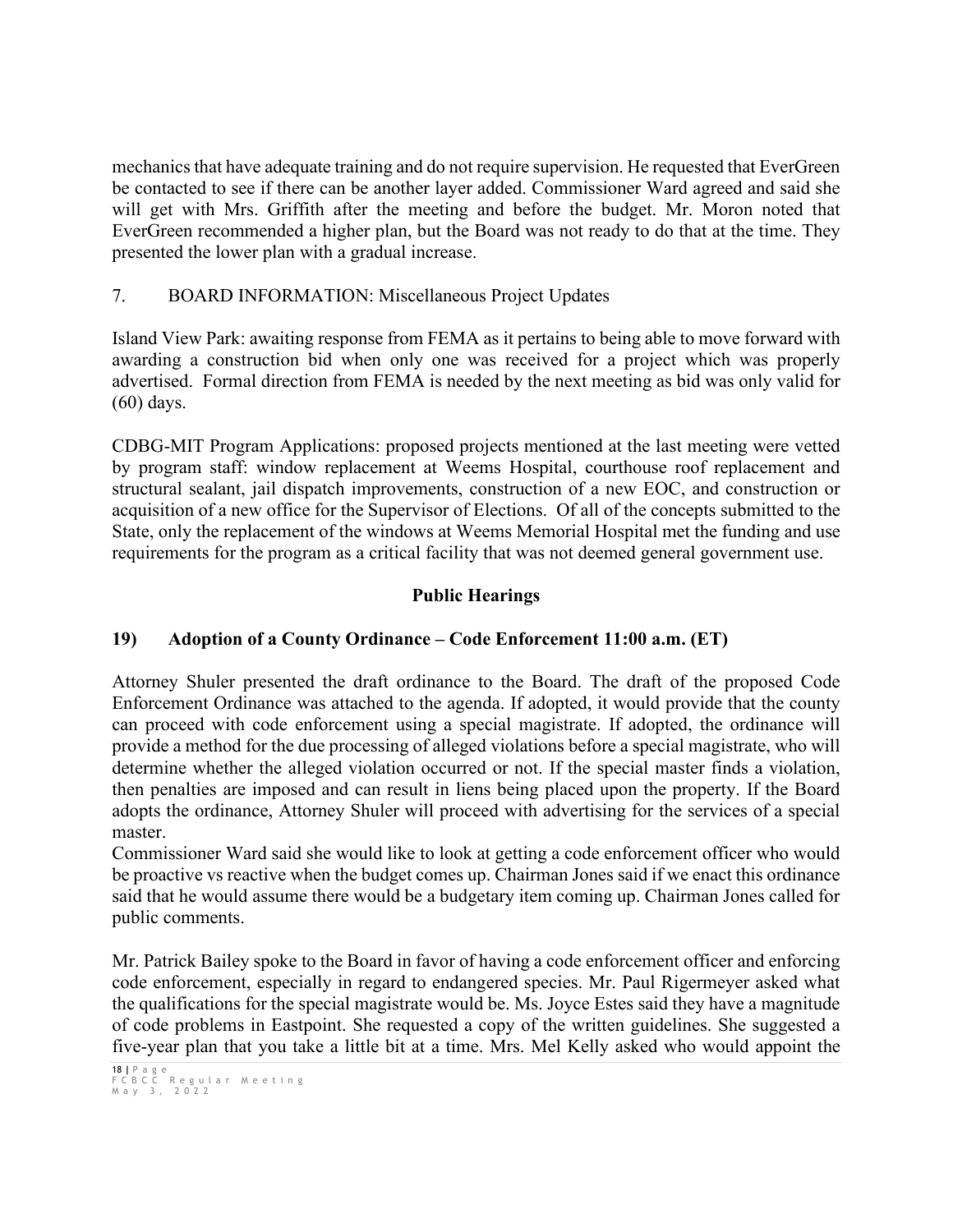magistrate and to whom the magistrate is responsible. Will the magistrate be a full-time employee, paid on retainer or as needed? What will the qualifications be Who determines when the magistrate's responsibility begins? Will there be an opportunity for arbitration?

Attorney Shuler said as far as the qualifications of the special master, it would be someone trained in the law, who understands the due process, and who can interrupt county codes and statutes. He said that he would post the notice on the county attorney chat room broadcast statewide. It is the same job description that other counties have used. They would not be a full-time employee but contract worker with an hourly rate. The special master does not report to anyone. If someone doesn't like a decision, they could take it before the judge. When there is an initial violation, the code enforcer would issue a warning for an initial violation. If the violation is not corrected, then a citation is issued, and the code enforcement officer would call for a hearing. The hearing can be conducted by myself as the County's attorney or by administrative county staff. Who selects the special master is determined in the ordinance: It can be either the Board or the Board could delegate that authority to the board attorney? It doesn't have to be the same person every time, but I think it would be beneficial because you want someone familiar with the county. He said that his suspicion is that no one outside of a certain fairly refined geographic bubble would not want to travel to Franklin County nor would we want to pay them to come. The county would be responsible to record the hearing and make sure due process is complied with. Chairman Jones said this is just a first step in the process and procedure. Attorney Shuler said there is another county that has adopted an ordinance but never has gotten through the point of deciding on who the enforcement would be. This is the first step in a multi-step process.

**Commissioner Ward made a motion to adopt the Code Enforcement ordinance as presented, seconded by Commissioner Boldt.** Commissioner Lockley said that we need to make sure the person hired for this position focuses on all of the codes. Chairman Jones noted that this will be a big job and a lot to work on. Commissioner Boldt said he believes this is a defining time in Franklin County. As Franklin County is growing, I see this effort to improve long-term things such as improving property values and lowering insurance rates. **Motion carried 5-0.**

The Board recessed at 11:27 a.m. and reconvened at 11:39 a.m.

Mr. Chris Doolin from the Small County Coalition spoke to the Board. He said that he had planned to attend the fire marshal's workshop. He said the state fire marshal, Ms. Julius Halas, has been working with the Small County Coalition to come up with programs to help the needs of smaller counties. He pointed out their updated website [www.smallcountycoalition.org](http://www.smallcountycoalition.org/) as a good resource for individuals or citizens interested in government.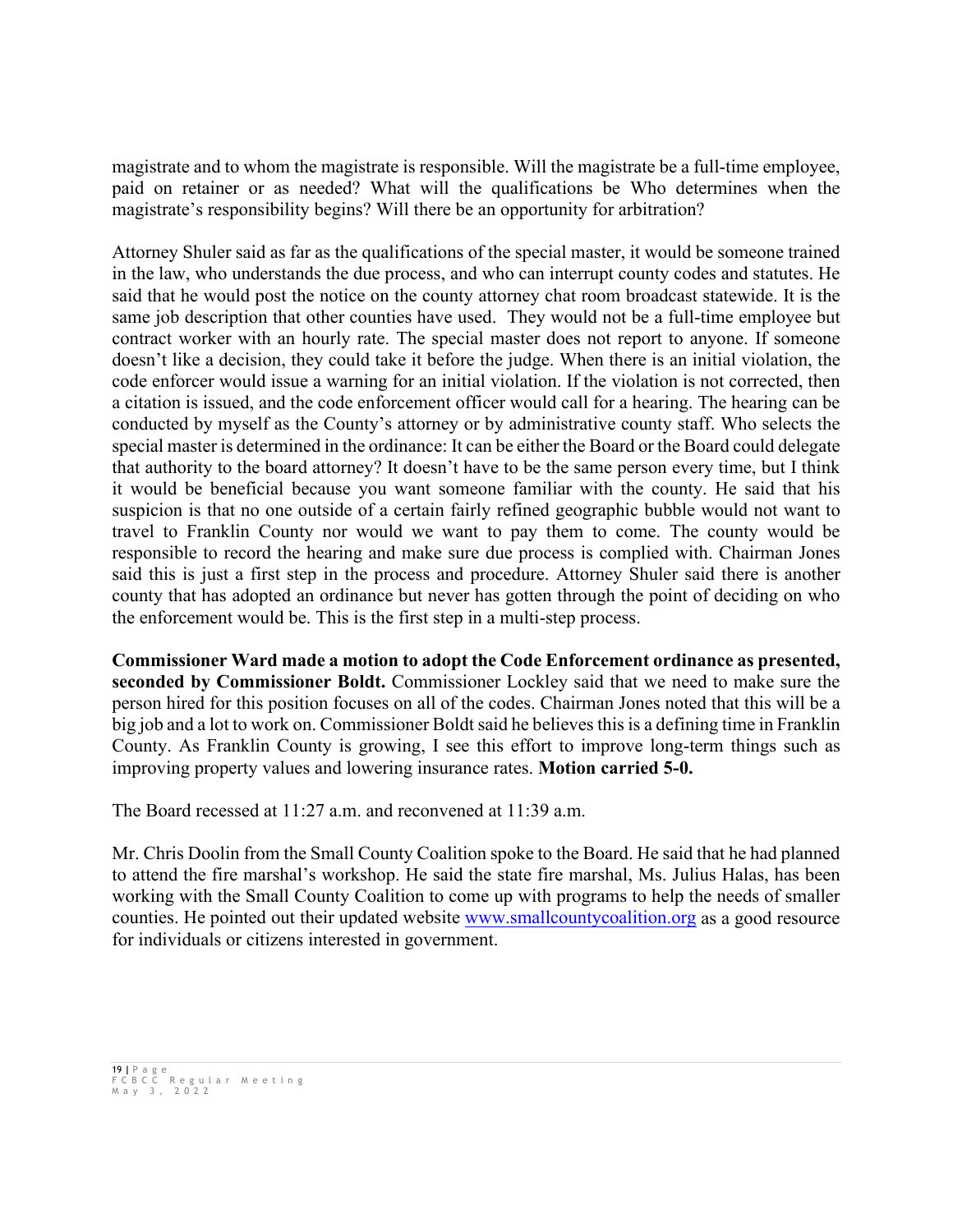## **RFP/RFQ/Bid Opening**

## **20) St. George Island Fishing Pier Road Repairs – Sealed Bids**

*Item addressed earlier in the meeting.*

## **21) Apalachicola Regional Airport Rehabilitation – Sealed Bids**

*Item addressed earlier in the meeting.* 

## **County Staff & Attorney Reports**

### **22) Fiscal Manager/Grants Coordinator – Erin Griffith**

1. BOARD ACTION: RESTORE St. George Island Storm Water Drainage Project No-Cost Time Extension to Treasury

#### *Item addressed earlier in the meeting.*

2. BOARD ACTION: Award CEI Contract CR30A SCOP Resurfacing Project Highway 98 to 13 Mile Road

#### *Item addressed earlier in the meeting.*

3. BOARD ACTION: FEMA C30 Washout Repairs No-Cost Time Extension Change Order

#### *Item addressed earlier in the meeting.*

4. BOARD ACTION: E911 Grant Application – Retroactive Approval of Chairman's Signature

#### *Item addressed earlier in the meeting.*

5. BOARD ACTION: Armory Sprinkler System Project – Reduced scope and bid, match funding request

#### *Item addressed earlier in the meeting.*

6. BOARD ACTION: Budget Request Letters

#### *Item addressed earlier in the meeting.*

```
20 | Page
FCBCC Regular Meeting
May 3 , 2022
```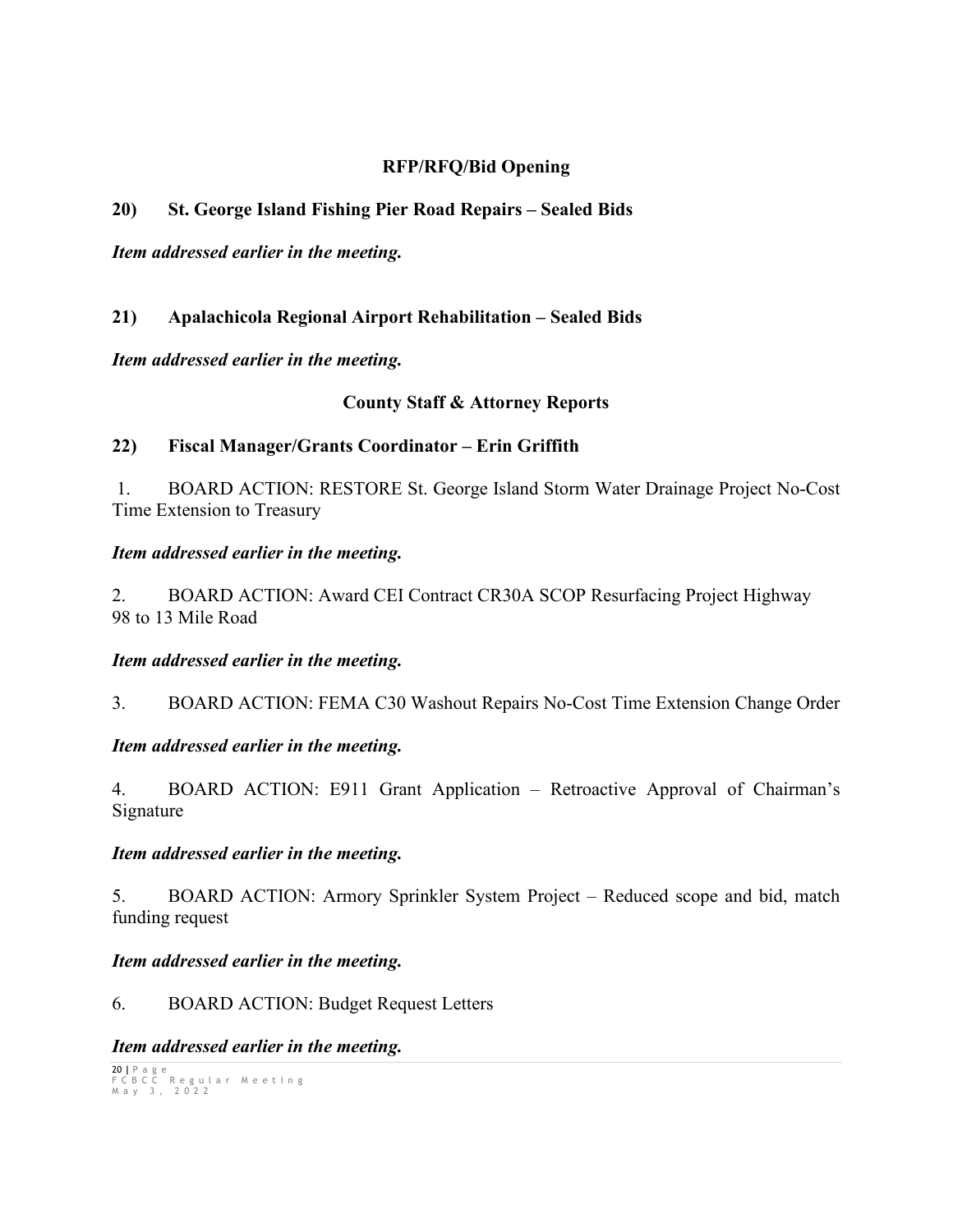## 7. BOARD INFORMATION: Miscellaneous Project Updates

## *Item addressed earlier in the meeting.*

## **23) County Coordinator – Michael Morón**

1. Action Item: Airport PAPI Lights Repair

## *Item addressed earlier in the meeting.*

2. Action Item: Airport Grants Extension & Resolutions

## *Item addressed earlier in the meeting.*

3. Discussion/Action Item: Airport Inspection Update

# *Item addressed earlier in the meeting.*

4. Discussion/Action Item: Economic Development

## *Item addressed earlier in the meeting.*

5. Informational Item: HB 53 Update

## *Item addressed earlier in the meeting.*

6. Informational Item: Northwest Florida Water Management Meeting

## *Item addressed earlier in the meeting.*

**24) County Attorney – Michael Shuler**

# **1. Action Item: Code Enforcement Ordinance**

## *Item addressed earlier in the meeting.*

# **2. Action Item: Lanark Village Volunteer Fire Department**

Commissioners, I have examined litigation options available to you against the Lanark St James VFD. Since Franklin County's goal is an actively functioning, operational, and responsive fire and rescue service provided by volunteers, I do not find that a court can enter an effective order against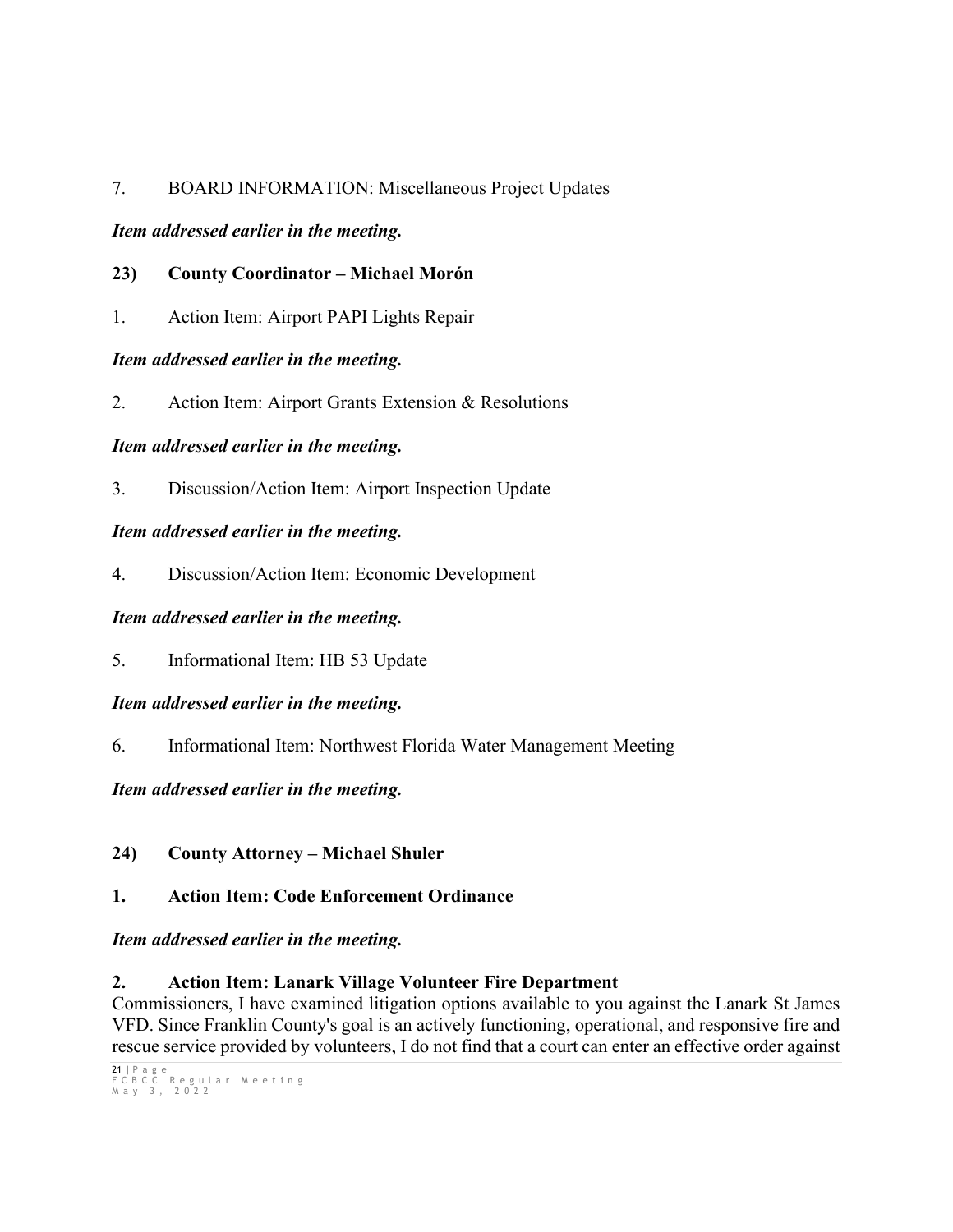the current VFD in Lanark - St. James to grant such relief. My research shows that a court could compel the VFD to follow its by-laws, hold an election and open its records, but that does not address the goal of having an actively functioning, operational, and responsive fire and rescue service. Instead, I believe that Franklin County is at the point where the Board must decide between whether to continue to wait on the current VFD to reorganize and reconstitute itself (relying on Carrabelle VFD in the meantime) or to start the process of assisting in the formation of a new VFD to provide fire and rescue services for the Lanark -St James Fire and Rescue District. While not intended to be an exhaustive list, the record shows that the current VFD in Lanark-St. James has not been meeting for months, it has failed for weeks to provide any meaningful response to inquiries from your County Coordinator after the Department's failure to respond to a 911 fire call weeks ago, as well as the failure to respond to a car wreck in which a victim was trapped. Most recently, the current Lanark- St. James VFD failed to respond to an air ambulance call and another 911 fire call last week. In short, the missed meeting and repeated failures to respond to 911 calls indicate that it is reasonable to conclude that the Lanark-St. James VFD has ceased using the fire department property for fire and life safety purposes. If the Board decides to begin the process of facilitating the creation of a new VFD for the Lanark -St. James Fire District, I recommend that the Board consider taking action on each of the following items:

- 1. On a temporary basis, Franklin County directly operates the fire and rescue district in Lanark - St. James through a fire coordinator paid for with MSBU funds from that district.
- 2. Authorize hiring an independent contractor who is certified as both a firefighter and with the necessary rescue training as a first responder to manage and operate the Lanark-St. James fire and rescue district on your behalf, to include beginning the process of creating a group of volunteers who are ready, willing, and able to provide fire and rescue services through a new non-profit formed by them.
- 3. Notify the current St. James Lanark Volunteer Fire Department, Inc., that you find that they have ceased using the fire department property for fire and life safety purposes and that you are terminating your agreement to allow them to provide fire and rescue services due to multiple failures to response to 911 calls.
- 4. Notify St. James Lanark Volunteer Fire Department, Inc., that you demand that they immediately return all MSBU funds in their possession to Franklin County.
- 5. Send a request to the City of Carrabelle that you have determined that St. James Lanark Volunteer Fire Department, Inc., has ceased using the fire department property for fire and life safety purposes, that you have terminated your agreement with them to provide fire and rescue services and request that the City of Carrabelle convey the fire department property to Franklin County so that you can undertake the process of facilitating the creation of a new volunteer fire fighting and rescue services group for Lanark - St. James.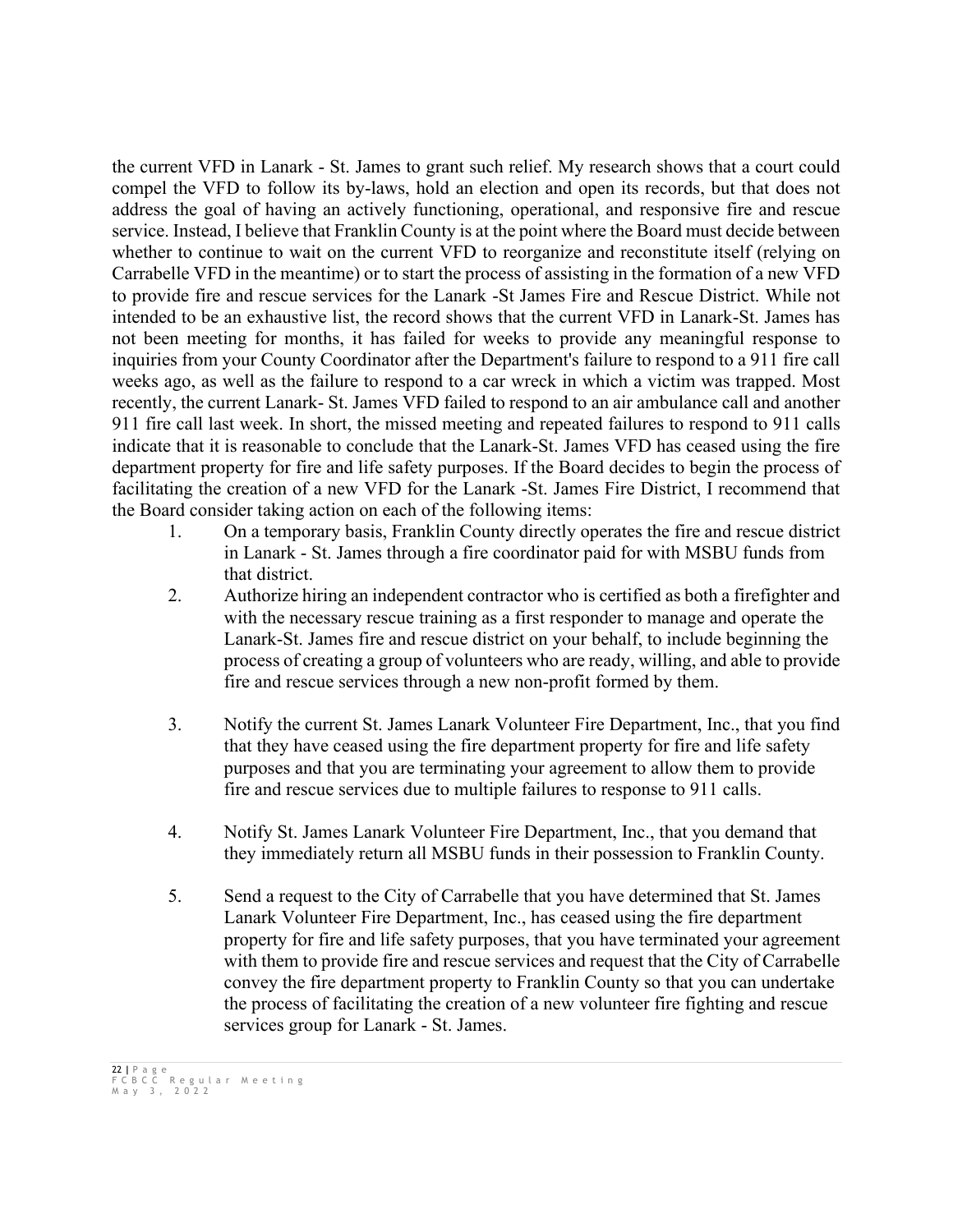6. Amend your direction to me to instead request a court order that:

a. The fire trucks, brush trucks and other firefighting equipment purchased with MSBU funds are beneficially owned by Franklin County on behalf of the public and are not the private property of the St. James Lanark Volunteer Fire Department, Inc., and transfer title to Franklin County.

b. The St. James Lanark Volunteer Fire Department, Inc. account for and return all MSBU funds to Franklin County.

c. A written request for the above relief would be delivered and a reasonable time for response provided prior to litigation.

Attorney Shuler noted that Mr. James Putnal has been in contact with him via telephone regarding the letter received about the MSBU funds being suspended at this time. Attorney Shuler said that he asked them to provide accounting information going back to January 2021. Mr. Putnal informed Attorney Shuler that they had held an emergency meeting and appointed him as interim treasurer or secretary. Mr. Putnal indicated that he is working to get the requested information and represented that he will work with the county.

Chairman Jones called for public comments at this time. Ms. Debi Jordan said she did not have a comment at this time. Victoria Hart spoke regarding the agreement with the City of Carrabelle and asked if the Board would be entering into a similar agreement with Alligator Point. She said that they have a petition going around Lanark and have 65 signatures. She said they are going to ask the State Fire Department to come in and tell us what we need to get it back up and running.

**Commissioner Boldt** noted in his opinion we are done with the existing board and **made a motion to adopt the plan Attorney Shuler has laid out, items 1-6.** Commissioner Lockley said this thing has been going on for too long. The current fire department is not answering calls. It's our job to make sure that the public is safe. He said that he doesn't feel that either group should be involved. Chairman Jones noted that he believes this plan will do that, cause us to hire at arm's length. **Commissioner Ward seconded the motion.** Commissioner Parrish said he agrees with Attorney Shuler's recommendation. He said he believes there needs to be a contract with the new department which lays out the use of the MSBU funds. We have spent enough time trying to work with the current board. He said that he's not saying we need a contract with every fire department because we aren't having any of the issues with the others. He said that the people of Lanark need to get behind the volunteers and let them know that you appreciate them. Don't be so adversarial against someone who is doing a service for you. Mr. Moron said the plan focuses on building the volunteer fire department from the ground up. The community needs to get behind it. Attorney Shuler confirmed the motion was to approve item number two on his report, points 1-6. Commissioner Boldt confirmed. **Motion carried 5-0.**

## **3. Action Item: Possible Adoption of Emergency Ordinance for Temporary Burn Ban in the Lanark St. James Fire Protection and Rescue Service Unit**

A draft emergency ordinance temporarily banning open fires in the Lanark St James Units is

<sup>23</sup> **|** Page FCBCC Regular Meeting May 3 , 2022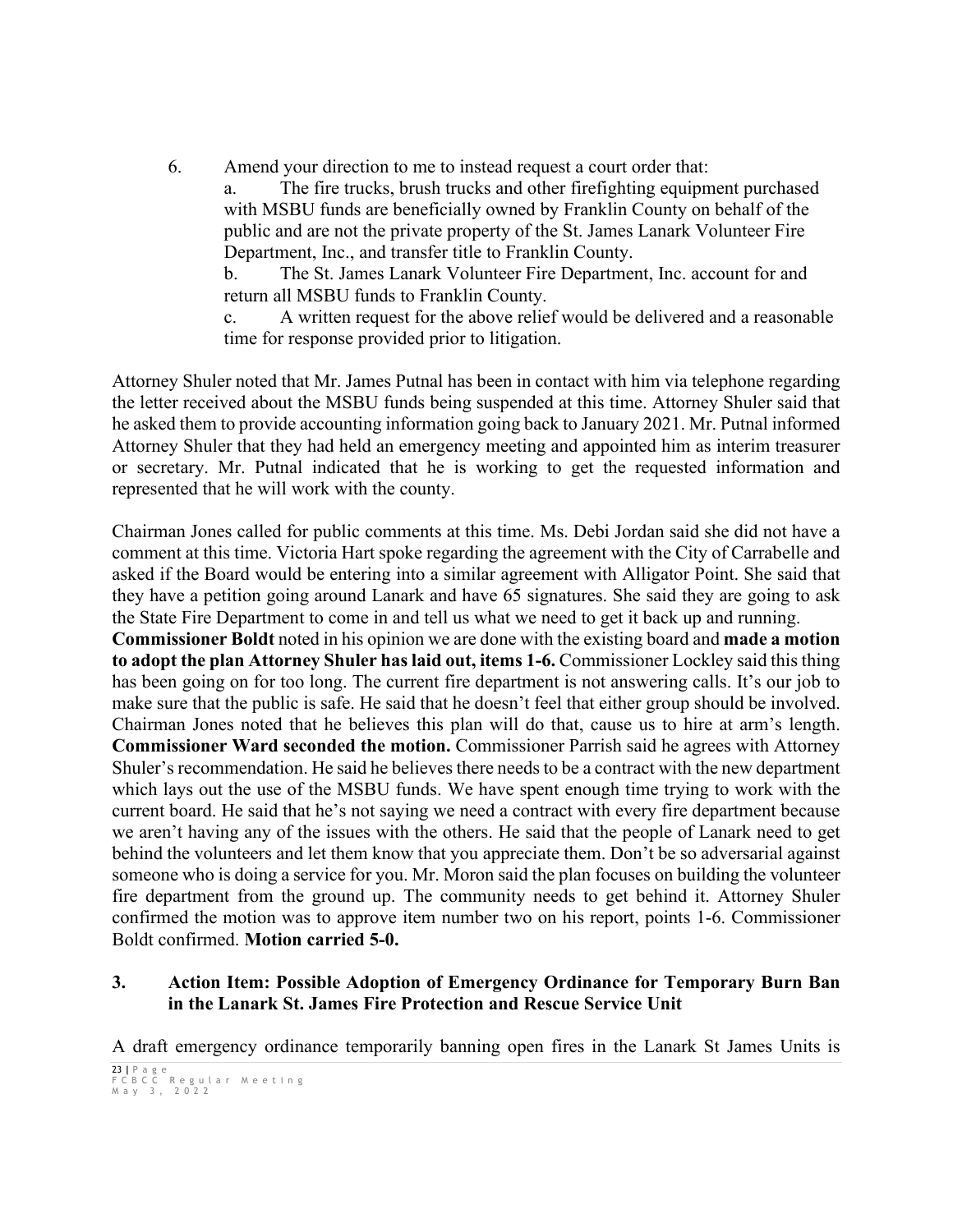attached for your consideration. In sum, given that the current Volunteer Fire Department in Lanark is not responding, I recommend that the board adopt an emergency ordinance banning open fires in Lanark Village on a temporary basis. I have provided that the ordinance would remain in effect until it is otherwise terminated by the Board. The temporary ordinance will allow outdoor grilling but requires that the fire be monitored at all relevant times and that once cooking is completed, the fire must be extinguished. All other open fires of all kinds will be temporarily banned. If the Board wants to adopt the ordinance, the following motion will be necessary: "The Board has determined that an emergency exists and that the waiver of the usual adoption procedures of this ordinance is required, and the immediate enactment of this ordinance is necessary" Adoption of the ordinance requires a 4/S's vote of the membership, so the ordinance passes if 4 commissioners vote in favor. The ordinance fails if less than 4 commissioners vote for its passage.

Board Action: Discussion and possible adoption of the emergency burn ban in the Lanark St. James Area.

Ms. Debi Jordan stressed the importance of widely publicizing this information. Mr. Moron said he will ask Mrs. Brownell to send it out through the emergency alert system. There were no further public comments.

**On a motion by Commissioner Boldt, seconded by Commissioner Lockley, and Commissioner Parrish, and by a unanimous vote of the Board present, the Board has determined that an emergency exists and that the waiver of the usual adoption procedures of this ordinance is required, and the immediate enactment of this ordinance is necessary. Motion carried 5-0.**

## **4. Action Item: Interlocal Agreement between Franklin County and the City of Carrabelle**

*Item addressed earlier in the meeting.* 

- 5. Informational Item: April 21, 2022, letter to the Lanark St. James Volunteer Fire Department Inc.
- 6. Informational Item: April 28, 2022, title opinion letter to Chairman Jones Regarding Airport Boundary Change
- 7. Informational Item: Interlocal Agreement between the City of Apalachicola and Franklin County
- 8. Informational Item: A copy of the Final Judgement in favor of Franklin County in the case against the Long Trust
- 9. Informational Item: A copy of the Final Judgement in favor of Franklin County in the case against Kenny Reeder

<sup>24</sup> **|** Page FCBCC Regular Meeting May 3 , 2022